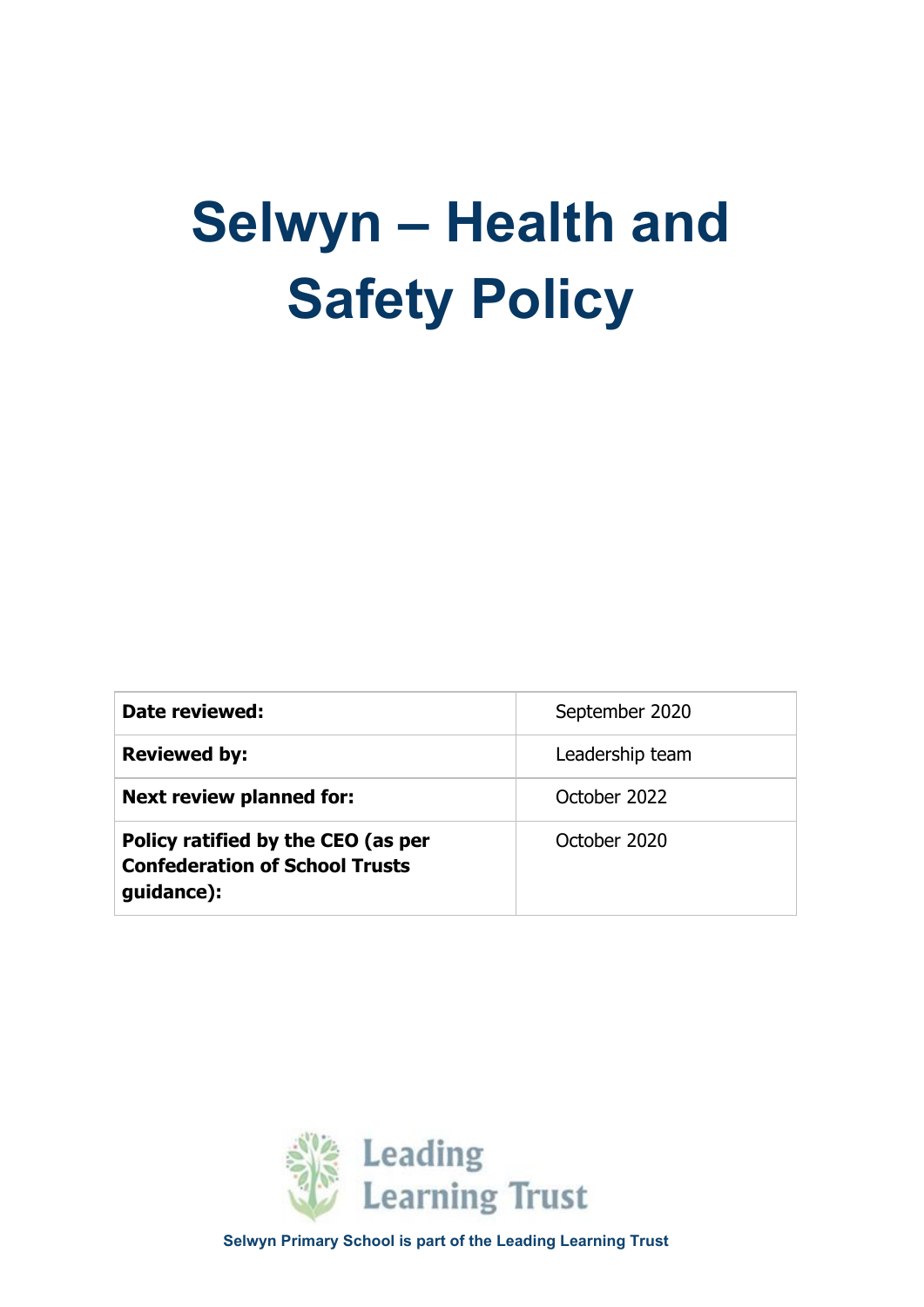

# **Contents**

| <b>1 - OVERVIEW OF THE POLICY MANAGEMENT PROCESS</b>                                                                       | 3                       |
|----------------------------------------------------------------------------------------------------------------------------|-------------------------|
| 1.1 Document history                                                                                                       | 3                       |
| 1.2 Review and approval                                                                                                    | 5                       |
| 2 - THE POLICY - INTRODUCTION                                                                                              | 6                       |
| 2.1 Introduction                                                                                                           | 6                       |
| 2.2 Aims                                                                                                                   | 6                       |
| 2.3 Review, communication and related policies                                                                             | 6                       |
| 2.4 Covid-19 - September 2020 addition                                                                                     | $\overline{7}$          |
| 3 - POLICY - PART 1 - GENERAL STATEMENT OF INTENT                                                                          | $\overline{\mathbf{z}}$ |
| 4 - POLICY - PART 2 - ORGANISATIONAL RESPONSIBILITIES                                                                      | 9                       |
| 4.1 Summary of roles and responsibilities                                                                                  | 9                       |
| 4.2 Responsibilities of the CEO                                                                                            | 9                       |
| 4.3 Responsibilities of the local governing body                                                                           | 10                      |
| 4.4 Responsibilities of the Head teacher                                                                                   | 10                      |
| 4.5 Responsibilities of the Site Supervisor                                                                                | 11                      |
| 4.6 Responsibilities of other teaching/non-teaching staff holding posts of special<br>responsibility for health and safety | 12                      |
| 4.7 Responsibilities of employees and volunteers                                                                           | 12                      |
| 5 - POLICY - PART 3: ARRANGEMENTS AND COMMUNICATIONS                                                                       | 13                      |
| 6 - POLICY - PART 4: TRAINING AND COMPETENCE                                                                               | 14                      |
| 7 - POLICY - PART 5: PROCEDURES FOR IMPLEMENTATION                                                                         | 15                      |
| Appendix 1: Maintenance and inspection matrix (as provided by OneSource)                                                   | 17                      |
| Appendix 2: Extract from school hazard register                                                                            | 21                      |
| Appendix 3 - Extracts from the DfE's Essential School Maintenance document                                                 | 30                      |
| Executive summary                                                                                                          | 30                      |
| Maintaining school buildings                                                                                               | 30                      |
| Dealing with emergencies                                                                                                   | 30                      |
| School estate planning and asset management                                                                                | 31                      |
| Managing and procuring condition works                                                                                     | 31                      |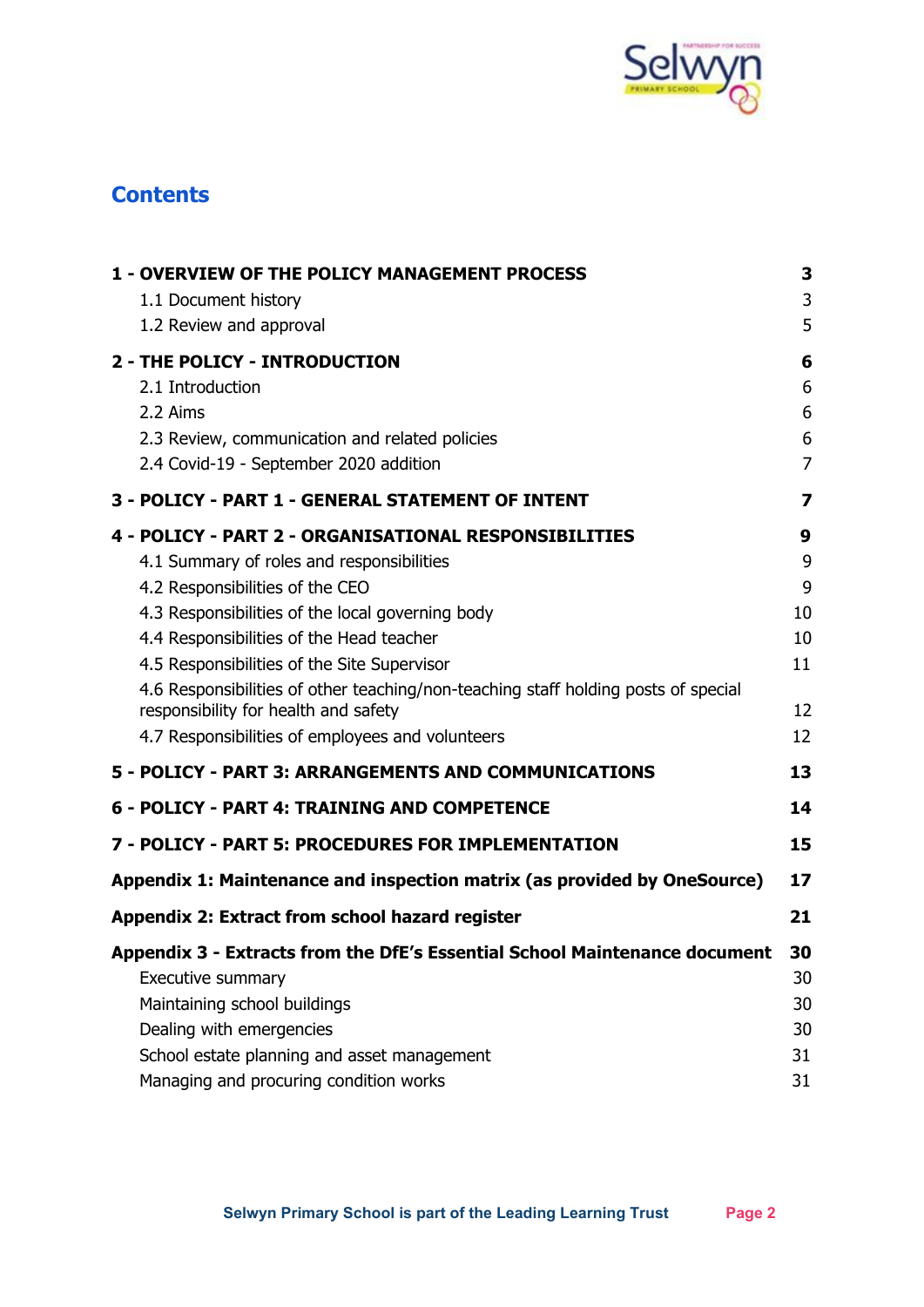

# <span id="page-2-0"></span>**1 - OVERVIEW OF THE POLICY MANAGEMENT PROCESS**

## <span id="page-2-1"></span>**1.1 Document history**

| <b>Date</b>                               | Document title                                                                                                                                                                                                                                                                                                                                                                                                                                                                                                                                                                                                                                                                                                                    | Version |
|-------------------------------------------|-----------------------------------------------------------------------------------------------------------------------------------------------------------------------------------------------------------------------------------------------------------------------------------------------------------------------------------------------------------------------------------------------------------------------------------------------------------------------------------------------------------------------------------------------------------------------------------------------------------------------------------------------------------------------------------------------------------------------------------|---------|
| October<br>2016                           | Revised Health and Safety Policy for Selwyn issued post the<br>formation of the Leading Learning Trust                                                                                                                                                                                                                                                                                                                                                                                                                                                                                                                                                                                                                            | 1.0     |
| November<br>$2018 -$<br>EHT/CEO<br>review | <b>Approval of this version:</b><br>Approved by the Executive Head teacher/CEO in November<br>2018; for notification to the trust board at the January meeting.<br>Part 1:<br>Signature of new Head teacher in place.<br>Part 2:<br>Minor revisions due to changes in personnel - including new<br>roles for Emma Nicholls (CEO) and Helen Mawer (Head teacher),<br>as well as the appointment of Hardeep Hunjan (Health and<br>Safety Lead - trust-wide).<br>Copy of key health and safety roles and responsibilities provided<br>at the start of this section.<br>Revisions to roles and responsibilities bullet points due to slight<br>changes in trust/school/personnel operation of health and safety<br>duties.<br>Part 3: | 2.0     |
|                                           | No changes<br>Part 4:<br>Updated to accurately reflect arrangements with third parties<br>and third party online training arrangements, as well as current<br>induction arrangements further to the development of the Staff<br>Sites platform.<br>Part 5:<br>Updated detail re Risk Assessments provided to reflect current<br>practice.<br>Clarification of training and induction arrangements.                                                                                                                                                                                                                                                                                                                                |         |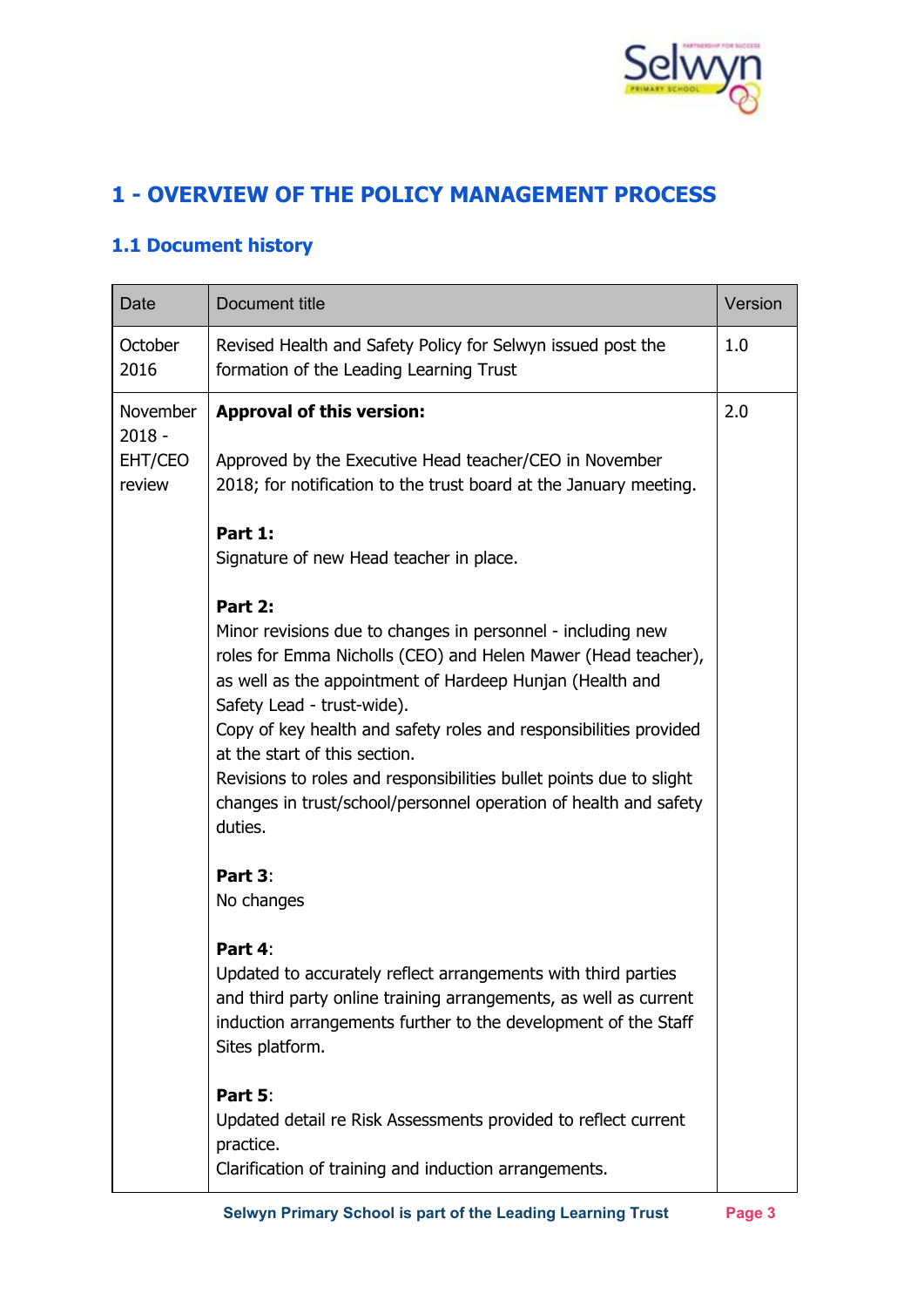

|                         | Reiteration of the fact that we are always looking to improve our<br>practice and to take on board recommendations from staff.                                                                                                                                                                       |     |
|-------------------------|------------------------------------------------------------------------------------------------------------------------------------------------------------------------------------------------------------------------------------------------------------------------------------------------------|-----|
| April 2019              | Listing of updates further to RPA audit in December<br>2018:                                                                                                                                                                                                                                         | 3.0 |
|                         | Part 4 - training and competence: the suite of elearning<br>courses has been reviewed and expanded to 7, including a DSE<br>Risk Assessment (where jobs require extensive DSE use). Listing<br>of all courses is provided in the Staff Sites/Induction/Health and<br>Safety Induction and in Part 4. |     |
|                         | <b>Part 7 - implementation:</b> addition of 2 graphics to describe<br>our approach to the management and implementation of health<br>and safety procedures in order to minimise risks $+$ an additional<br>bullet point to reference the Hazard Register extract in Appendix<br>2 (see below).       |     |
|                         | <b>Appendix 2: Addition of the Hazard Register as Appendix 2</b>                                                                                                                                                                                                                                     |     |
| <b>November</b><br>2019 | Updates to training requirements and service providers,<br>plus other additions                                                                                                                                                                                                                      | 4.0 |
|                         |                                                                                                                                                                                                                                                                                                      |     |
|                         | Part 1 - addition of mention of the Health and Safety Welfare<br>Regulations 1992 and the Management of Health and Safety at<br>Work Regulations 1999.                                                                                                                                               |     |
|                         | Note of current SLA and training providers.                                                                                                                                                                                                                                                          |     |
|                         | <b>Part 1</b> - general statement: added in reference to the DfE<br>document Essential School Maintenance                                                                                                                                                                                            |     |
|                         | <b>Part 2</b> - 4.1 - Updating of roles and responsibilities and names,<br>including information re IOSH trained personnel on site                                                                                                                                                                   |     |
|                         | <b>Part 2</b> - 4.7 - update of Ovaltech for competent advice                                                                                                                                                                                                                                        |     |
|                         | <b>Part 4</b> - Admac courses details (section 3)                                                                                                                                                                                                                                                    |     |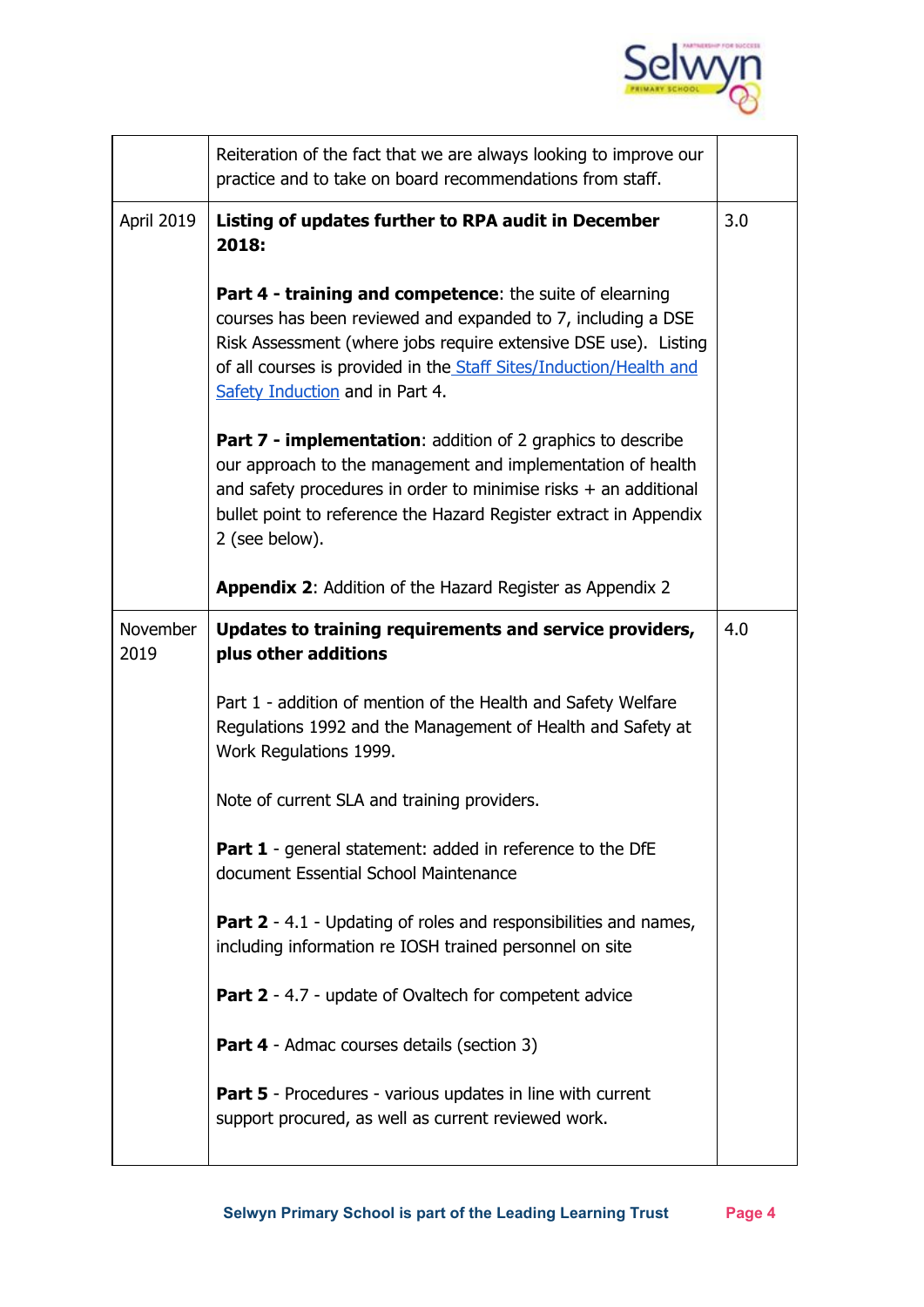

|           | <b>Appendix 3</b> - new - executive summary of the DfE document<br><b>Essential Maintenance</b>                              |  |
|-----------|------------------------------------------------------------------------------------------------------------------------------|--|
| Sept 2020 | 2.4 - Covid-19 measures summary - and note re ongoing<br>approach                                                            |  |
|           | 3 - PART 1 - reference to under development Estate and<br>Premises Management Policy, and associated government<br>guidance. |  |
|           | 4.1 - Updated lead trustee to Janette Ballard; updated H&S<br>Operational Lead across the Trust to Marcia Jacobs.            |  |
|           | 5 - Policy - part 3 - added line referencing the Whistleblowing<br>Policy to raise concerns.                                 |  |
|           | 5 - Policy - part 4 - added a line that the H&S Essentials course<br>is undertaken by all staff every September.             |  |
|           |                                                                                                                              |  |

#### <span id="page-4-0"></span>**1.2 Review and approval**

The Leading Learning Trust trustees have overall responsibility for the policy.

The Head teacher is responsible for the operation of the policy within the schools, as well as for the maintenance of a record of concerns raised in accordance with this policy and the outcomes.

This policy is reviewed every two years by the School Leadership Team, and is then ratified by the CEO (this is as from October 2020, and in line with CST [Confederation of School Trusts] guidance).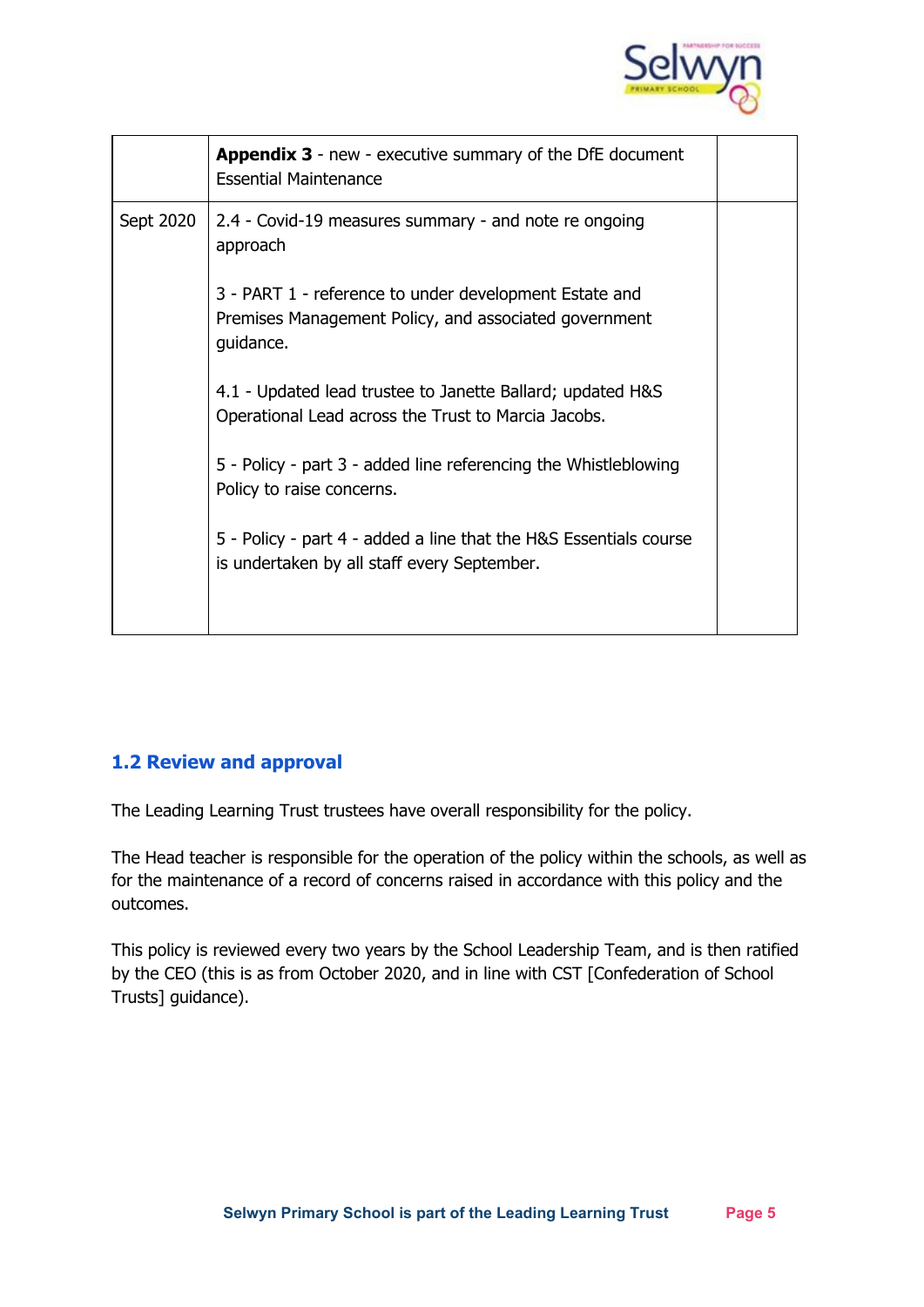

# <span id="page-5-0"></span>**2 - THE POLICY - INTRODUCTION**

## <span id="page-5-1"></span>**2.1 Introduction**

This policy has been drawn up following statutory guidance, and further to consultation with relevant members of the school team. It contains the 5 parts listed below, as well as an Appendix detailing our premises inspection management programme:

1 – **Statement of intent**: our statutory commitment to providing a healthy and safe environment for all users of our school;

2 – **Organisational responsibilities**: the responsibilities of key members of staff, the school's leadership, governors, trustees and the Leading Learning Trust management under the provisions of the policy;

3 – **Arrangements and communications**: this section details how we will consult and communicate with staff and their representatives on matters of Health and safety;

4 – **Training and competence**: this section describes how we induct and train our staff to ensure that they are safe at work, and furthermore, the checks we have to ensure that competence is maintained; and

5 – **Procedures for implementation**: this section details how the standards identified in the statement of intent are met, by detailing how they are implemented.

#### <span id="page-5-2"></span>**2.2 Aims**

The aim of this summary policy is to clearly articulate Selwyn Primary School's commitment to ensuring that all children, staff, volunteers and all other visitors to our school are safe. It outlines our Head teacher's commitment to this aim, and provides details of the range of roles, responsibilities, communications and training that we undertake to support this commitment.

Alongside the commitment to keeping all children, staff, volunteers and other visitors to our school safe, this policy refers to the guidance provided in the DfE document Essential School Maintenance - a guide for schools (January 2016). This (non-statutory) guidance is intended to '...help readers understand their obligations and duties in relation to the essential maintenance of school buildings'.

#### <span id="page-5-3"></span>**2.3 Review, communication and related policies**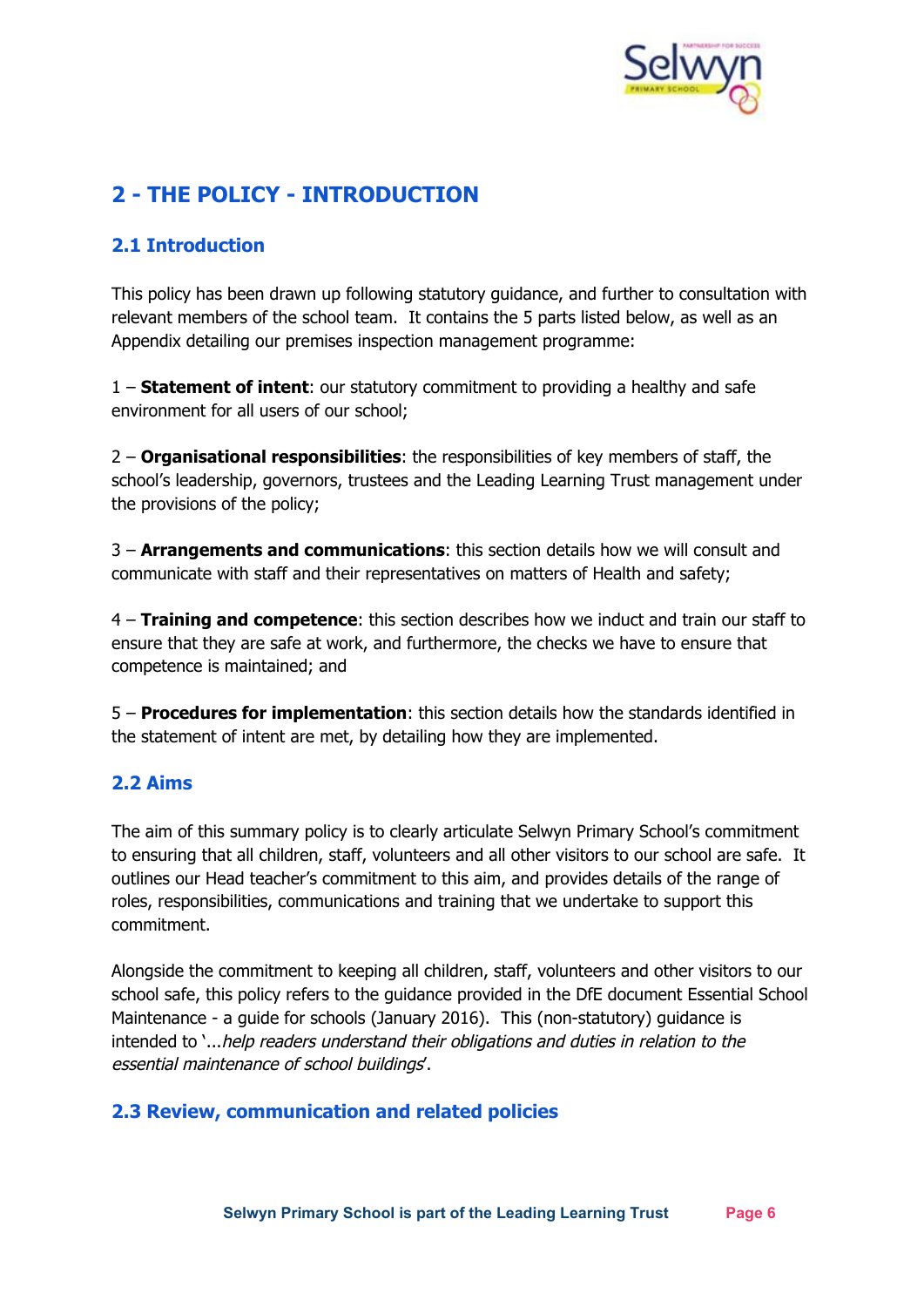

As per our policy review schedule at school, this policy is reviewed biennially – or more frequently if required: for example, after changes to key personnel or premises, or as a result of issues identified in an investigation or audit. All such updates are described in the Document History of this Policy.

The policy, together with any subsequent versions, is communicated to all staff at school, and also forms part of the induction process for new members of staff. Further information is provided in Section 4.

Where required, we have separate but related policies in place  $-$  e.g. Health, Safety and Welfare Policy, Educational Visits Policy, Manual Handling and Lifting Policy. These are reviewed as part of the policy review schedule, published as part of our Scheme of Delegation. All policies are available to all staff, and are stored on Google Drive.

#### <span id="page-6-0"></span>**2.4 Covid-19 - September 2020 addition**

As part of our school and Trust-wide commitment to the health and safety of our children, our staff, and our whole school community, we continue to follow evolving government guidelines regarding Covid-19. Measures include:

- A whole school reopening risk assessment, reviewed by our Health and Safety Consultant;
- Individual risk assessments for any child/staff member where this is necessary and proportionate;
- The implementation, and ongoing review, of a large range of risk mitigation strategies across all aspects of school life (detailed in the risk assessment);
- Ongoing communication with children, staff, parents and carers including clear guidance on what to do if anyone displays Covid-19 symptoms;
- Engagement with the NHS's Test and Trace process;
- Implementation of processes to ensure that we can contact our local Public Health England Health Protection Team; and
- Daily following of advice issued by the Department for Education, Public Health England and our Local Authority.

As part of managing our school safely through the ongoing pandemic, Head teachers constantly review government guidance, and update risk assessments, with detailed operational procedures, in light of any changes. All such updates are (a) communicated to staff and (b) filed in 00\_LLT\_All Staff.

# <span id="page-6-1"></span>**3 - POLICY - PART 1 - GENERAL STATEMENT OF INTENT**

Selwyn Primary School will strive to achieve the highest standards of Health, Safety and Welfare consistent with its responsibilities under the Health and Safety at Work etc. Act 1974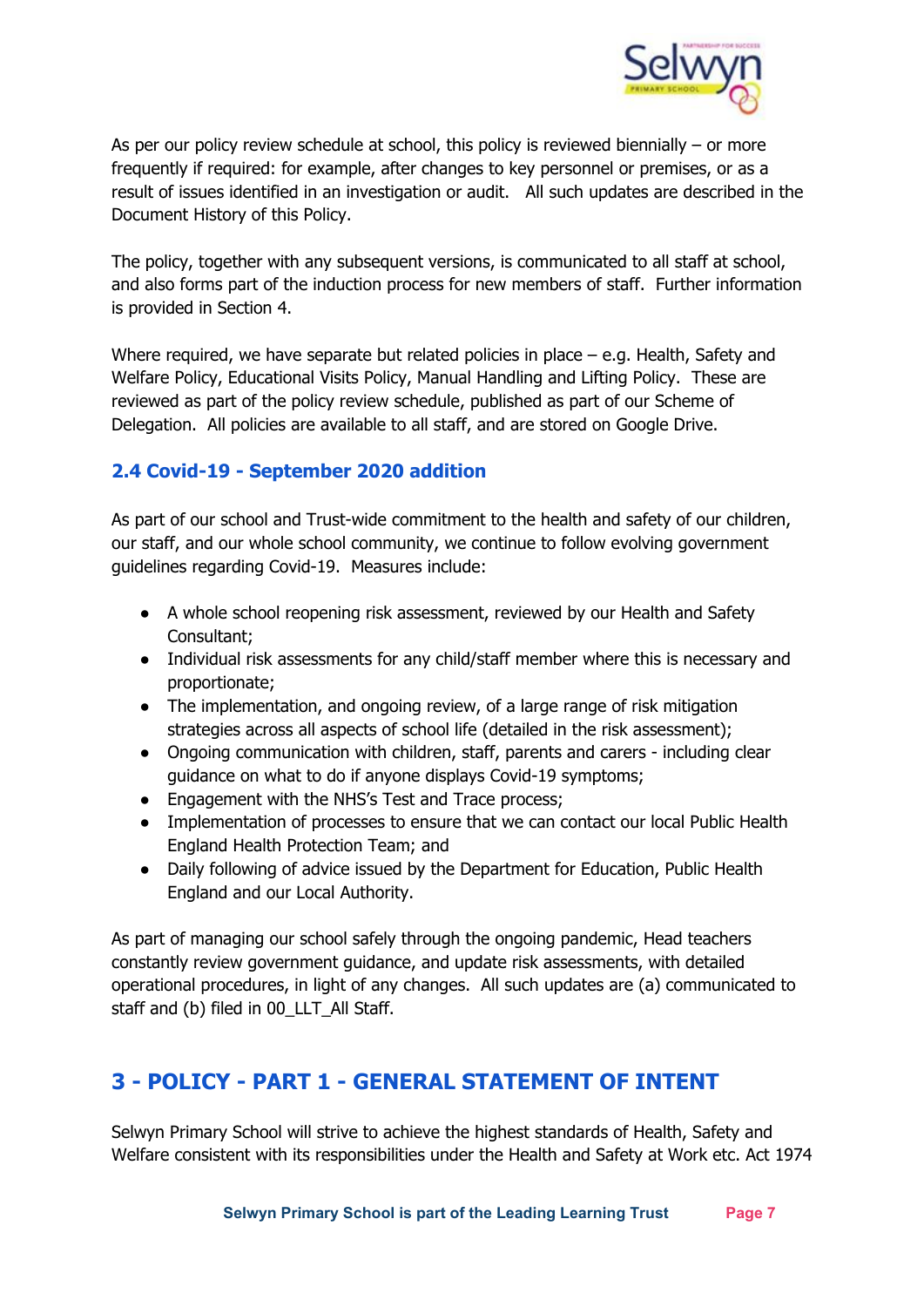

and subsequent legislation, including the Health and Safety Welfare Regulations 1992 and the Management of Health and Safety at Work Regulations 1999.

We are committed to the provision and maintenance of safe and healthy working conditions, equipment and systems of work for all of our employees and to the provision of information, training and supervision for this purpose. We are committed to ensure that we manage any risks by undertaking suitable and sufficient risk assessments, and implementing appropriate preventative and protective measures. We also recognise and accept our responsibility to protect the health and safety of pupils and all other visitors to its sites, which include contractors, temporary staff and members of the public.

Ensuring that our school buildings are safe and fit for purpose is also a key part of managing health and safety at school. We follow guidance in the DfE publication Good [Estate](https://www.gov.uk/guidance/good-estate-management-for-schools/the-fundamentals-of-good-estate-management) Management for Schools: [Fundamentals](https://www.gov.uk/guidance/good-estate-management-for-schools/the-fundamentals-of-good-estate-management) of Good Estate Management (March 2019). This guidance is supplemented by Good Estate [Management](https://www.gov.uk/guidance/good-estate-management-for-schools/information-training-and-tools) for Schools: information, training and tools [\(March](https://www.gov.uk/guidance/good-estate-management-for-schools/information-training-and-tools) 2019) which provides detailed guidance as to the requirements for various checks and testing of electrical and mechanical plant at schools. Regulations require that we ensure that we have systems and processes in place, for, amongst other things, (a) the management of any asbestos at our school, (b) fire risk assessments and (c) statutory checks of plant and equipment. Key summary information from this document is available in Appendix 3 to this policy.

The trustees of the Leading Learning Trust, together with the local governing body of Selwyn Primary School, commit to providing (or overseeing the provision of) the necessary leadership and resources in order to implement, maintain and continuously improve the health and safety management system. This includes the procurement of competent advice from a third party provider, which is currently Ovaltech, with Malcolm Thomson as the named individual providing the services. In addition, our school has procured an elearning package from Admac, through which we ensure that all our staff are trained in all key aspects of health and safety management at school.

This policy will be brought to the attention of every employee and volunteer. The policy will be reviewed on an annual basis or sooner if required, as per the arrangements in our and Policy Review Schedule.

**Signed** 

 $M_{\rm A}$ 

Helen Mawer Head teacher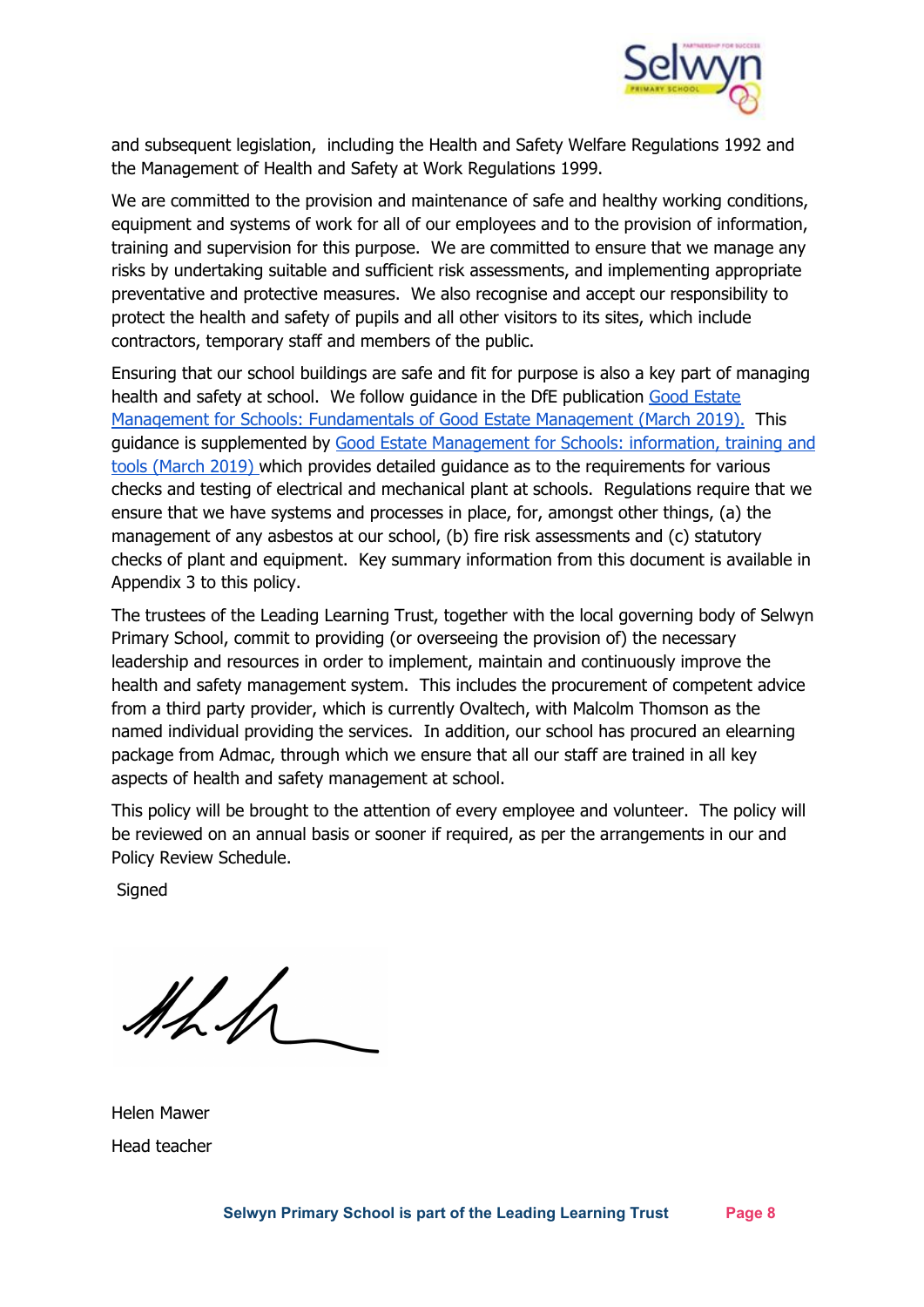

Note that Selwyn Primary School's Safety Management System is based on the HSE's (Health and Safety Executive's) model in HSG 65 - Successful Health and Safety Management.

Date: 19 November 2019

## <span id="page-8-0"></span>**4 - POLICY - PART 2 - ORGANISATIONAL RESPONSIBILITIES**

The person with overall responsibility for health and safety at Selwyn Primary School is Helen Mawer, Head teacher. As the employer, the Leading Learning Trust has overall responsibility for health and safety within the school.

#### <span id="page-8-1"></span>**4.1 Summary of roles and responsibilities**

**Governance oversight - trust-wide**: Janette Ballard, Leading Learning Trust trustee and Vice Chair

**Strategic oversight - trust-wide**: Emma Nicholls, CEO

**Health and Safety Lead - Selwyn**: Helen Mawer, Head teacher

**Health and Safety Lead - Portway**: Scott Chudley, Head teacher

**H&S - Operational lead - trust-wide (based at Portway)**: Marcia Jacobs, Trust Finance and Resources Lead. This role is supported by our Site Supervisor, whose job description includes a number of health and safety responsibilities.

**Competent person on site:** Graham Parker, IOSH trained

**Competent health and safety advice procured from**: Ovaltech Ltd.

This is correct as at: 19 November 2019

E. Nicholls

CEO, the Leading Learning Trust

#### **Responsibilities of the Leading Learning Trust Trustees**

As a trust board, the trustees have overall responsibility for health and safety across the Leading Learning Trust.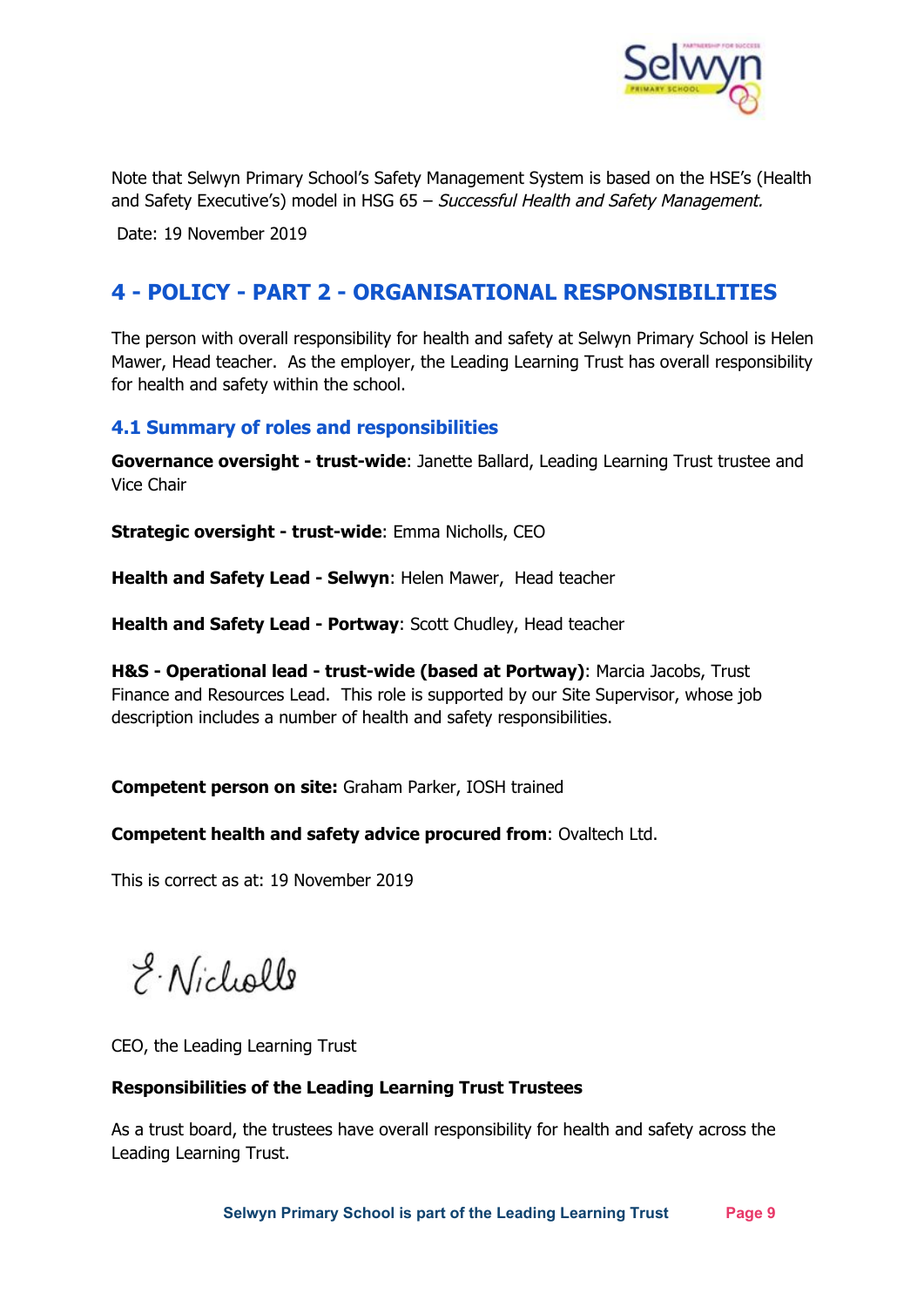

The nominated trustee leading health and safety is Suzanne Hsu.

#### <span id="page-9-0"></span>**4.2 Responsibilities of the CEO**

The CEO is responsible for holding the Head teacher to account in all matters concerning health and safety at school. The CEO is furthermore responsible for having oversight of health and safety across the Leading Learning Trust, and ensuring, via the Head teacher in most cases, that the necessary personnel are in place to carry out all duties and requirements competently.

#### <span id="page-9-1"></span>**4.3 Responsibilities of the local governing body**

The local governing body is responsible for holding school leadership to account in all areas of school life. Below is a summary of the responsibilities of the Local Governing Body:

- To ensure adherence to the school's Health and Safety Policy and any recommended procedures and standards, put in place either by the school or by third party providers as part of a service level agreement (SLA).
- To ensure the existence of a valid and compliant Health and Safety Policy for the school.
- To monitor, review and evaluate the school's health and safety performance through the relevant LGB reporting procedures.
- To receive from the Head teacher (or a member of staff that she nominates) reports on health and safety matters, as well as any specific reports (by exception) to the governing body re any hazards which the school is unable to rectify from its own budget.
- As required by the Health and Safety at Work Act 1974, to support the school to seek specialist advice on Health and safety matters which the school may not feel competent to deal with.
- To promote a positive health and safety culture and high standards of health and safety within the school.
- To ensure that health and safety is a standing agenda item for local governing body meetings and, if appropriate, to form a separate Health and Safety Committee.
- To keep informed of the Department for Education's (DfE) advice and guidance on health and safety matters.

#### <span id="page-9-2"></span>**4.4 Responsibilities of the Head teacher**

Overall responsibility for the day to day management of health and safety rests with Helen Mawer, Head teacher.

As manager of the school and of all the activities carried on within it, the Head teacher will advise the CEO of any areas of health and safety concern which may need to be addressed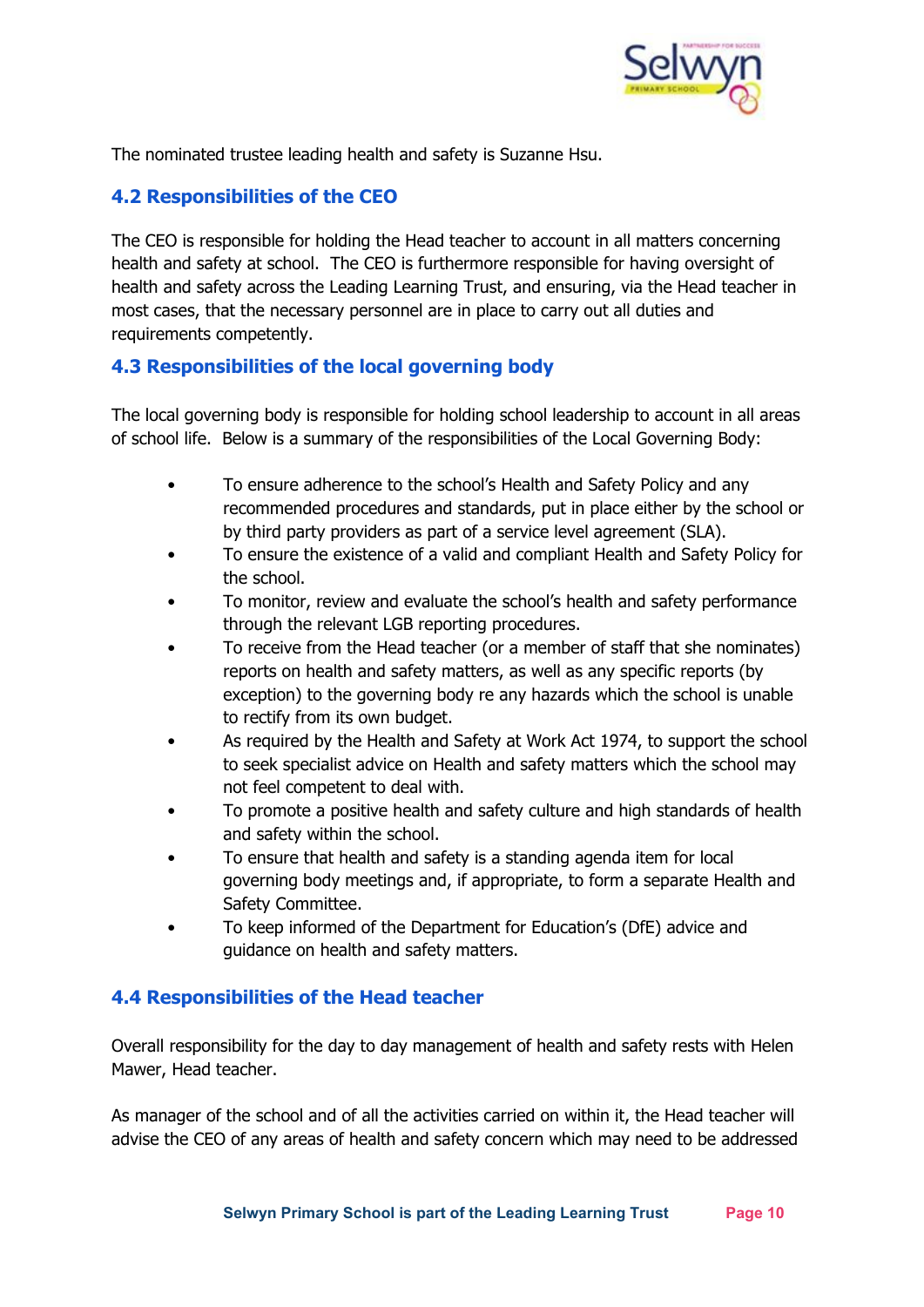

through the allocation of funds. As noted above, the Head teacher will be held to account in all matters of health and safety by the CEO of the Leading Learning Trust.

The general responsibilities of the Head teacher include:-

- To support and to cooperate with the CEO and the governing body to enable Health and Safety Policy and procedures to be implemented.
- To ensure that effective health and safety management procedures are in place for carrying out regular inspections and risk assessments, implementing actions, and submitting inspection reports to the governing body where necessary.
- Via a nominated representative, to communicate the school policy and other appropriate Health and safety information to all relevant people - including to contractors.
- To carry out any necessary health and safety investigations either herself, or through the use of a nominated member of staff.
- To ensure that all staff are competent to carry out their roles, and that they are provided with adequate information, instruction and training in all health and safety matters applicable to their roles - either herself or via a nominated representative.
- To ensure consultation arrangements are in place for staff and their trade union representatives, and recognising the right of trade unions in the workplace to require a representative Health and Safety Committee to be set up.
- To report to the CEO any hazards which cannot be rectified within the school's budget.
- Through the deployment of a nominated member of staff, to ensure that the premises, plant and equipment are maintained in a serviceable condition.
- Through the deployment of a nominated member of staff, to monitor purchasing and contracting procedures to ensure compliance with the school policy.

#### <span id="page-10-0"></span>**4.5 Responsibilities of the Site Supervisor**

- To be responsible for maintaining the premises in a safe and healthy condition, ensuring the maintenance of fire and other safety equipment and of first aid and emergency equipment, the safe storage of any potentially harmful materials and that there is appropriate, and effective signposting.
- To demonstrate a comprehensive awareness and knowledge of duties in all health and safety matters as a member of staff with responsibility for maintaining the premises in a safe and healthy condition.

#### **And, in addition, in liaison with the Health and Safety Operational Lead, and making use of both (a) online systems for monitoring and recording**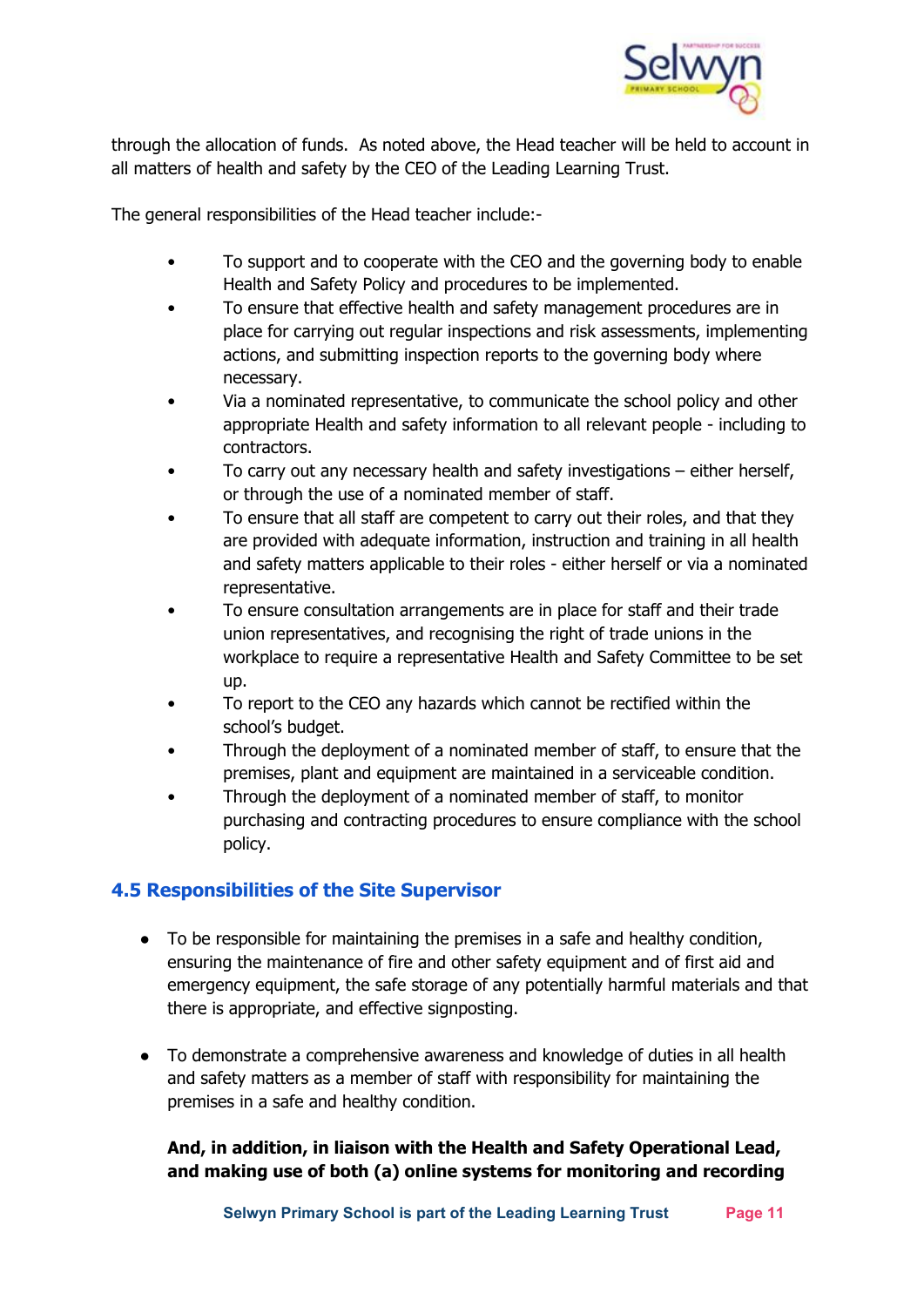

#### **purposes and (b) various SLAs (service level agreements) in place for this purpose:**

- ensure maintenance and monitoring of fire, safety and emergency equipment;
- maintain safe storage of potentially harmful materials;
- be a nominated 'First Aider' and point of contact for 'Out of hours' use of the school site;
- to ensure movement of furniture and supplies etc. where required and to arrange for access to the site by authorised persons;
- to 'induct' new members of staff regarding security arrangements and ensure that all stakeholders are aware of the school guidelines and procedures on security and the use of alarm systems, and
- to maintain a 'key-holding' system for the site and ensure access arrangements for authorised personnel.

## <span id="page-11-0"></span>**4.6 Responsibilities of other teaching/non-teaching staff holding posts of special responsibility for health and safety**

The Head teacher may delegate functions and responsibility for health and safety matters to other members of staff – for example, to members of the office team/Leadership Team. It is clearly understood by everyone concerned that the delegation of certain duties will not relieve the Head teacher from the overall day to day responsibilities for health and safety within the school.

#### <span id="page-11-1"></span>**4.7 Responsibilities of employees and volunteers**

Under the Health and Safety at work Act 1974, all employees and volunteers have general health and safety responsibilities. They must be aware that they are obliged to take care of their own health and safety whilst at work along with that of others who may be affected by their actions.

The general responsibilities of employees and volunteers include:

- To take reasonable care for the health and safety of themselves and others in undertaking their work.
- $\bullet$  To comply with the school's Health and Safety Policy and procedures at all times  $$ including those that are managed by a third party provider through an appropriate SLA (service level agreement).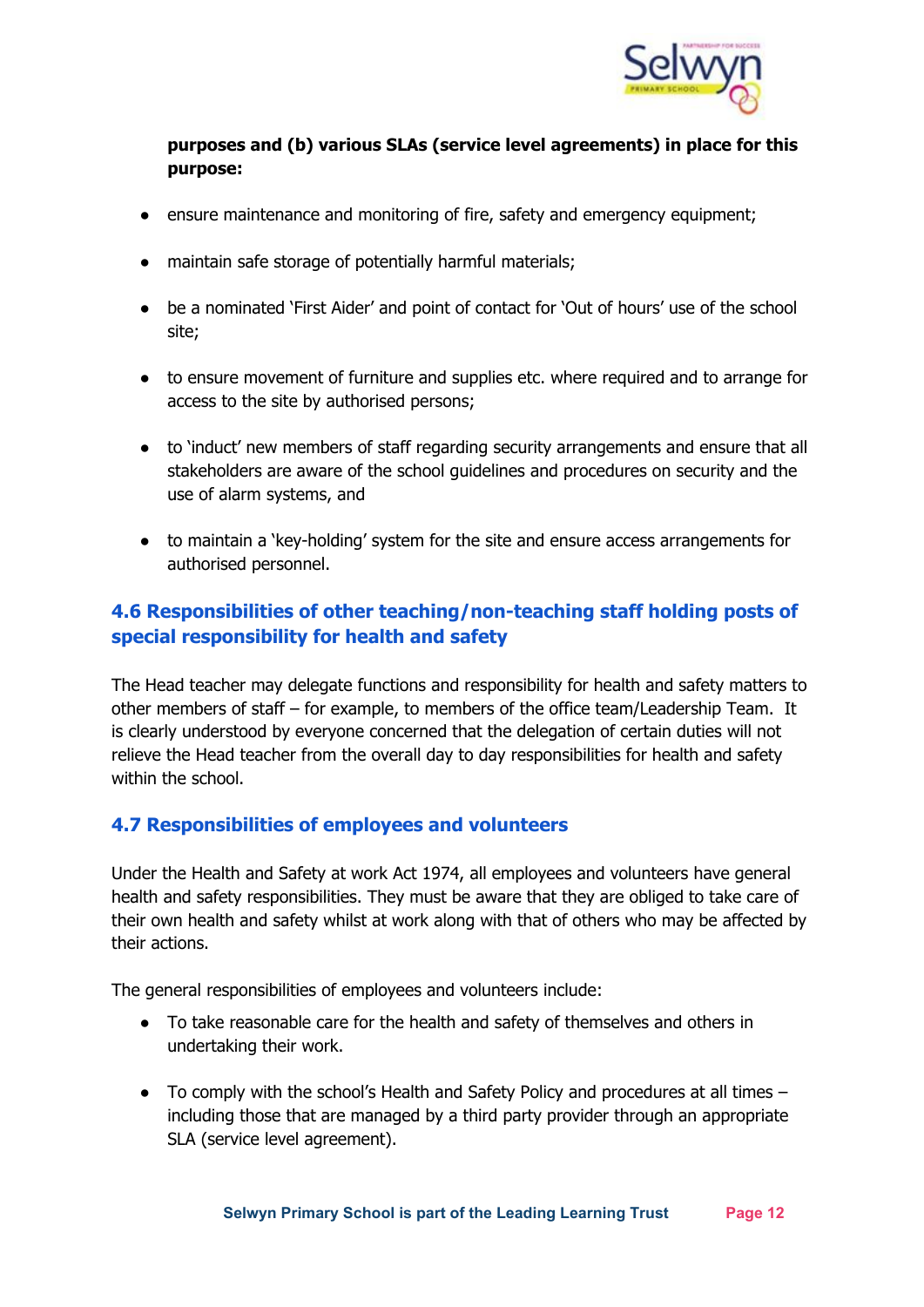

- To report all accidents and incidents in line with the appropriate reporting procedures.
- To cooperate fully with school management on all matters relating to health and safety.
- Not to intentionally interfere with or misuse any equipment or fittings provided in the interests of health, safety and welfare.
- To report all defects in condition of premises or equipment and any health and safety concerns immediately to a member of the Senior Leadership Team.
- To report immediately to a member of the Senior Leadership Team any (or any perceived) shortcomings in the arrangements for health and safety.
- To ensure that they only use equipment or machinery that they are competent/have been trained to use, and to seek out an appropriately trained person if necessary.
- To make use of all necessary control measures and personal protective equipment (PPE) provided for health and safety reasons.

In addition, the **EVC (Educational Visits Coordinator)** is required to ensure that educational visits are correctly risk assessed, and managed in accordance with the standards laid out in the Educational Visits Policy.

Leading Learning Trust obtains **competent advice** from a third party. As at the publication of this policy, advice is obtained, via the provisions of a contract for services which is in place with Ovaltech Ltd.

## <span id="page-12-0"></span>**5 - POLICY - PART 3: ARRANGEMENTS AND COMMUNICATIONS**

This section describes the arrangements we have in place at Selwyn Primary School to consult with and to communicate with our staff and their representatives, in all aspects of health and safety.

All health and safety matters will be communicated regularly to all staff. All members of staff know that that they can bring a health and safety issue to a member of the Senior Leadership Team, and that it will be dealt with accordingly, in a timely manner. Our school ethos supports a culture of continuous improvement in all areas – health and safety included. Health and safety is an agenda item at staff meetings and at meetings of the local governing body. The Head teacher's report to the governing body, as well as the CEO's report to the trustees, addresses health and safety matters.

Under the Safety Representatives and Safety Committees Regulations 1977, a recognised independent trade union has the right to appoint safety representatives. Recognised trade unions will inform the school in writing when a health and safety representative has been appointed and, where this is the case, the school will consult with that representative on health and safety matters. Trade union health and safety representatives are entitled to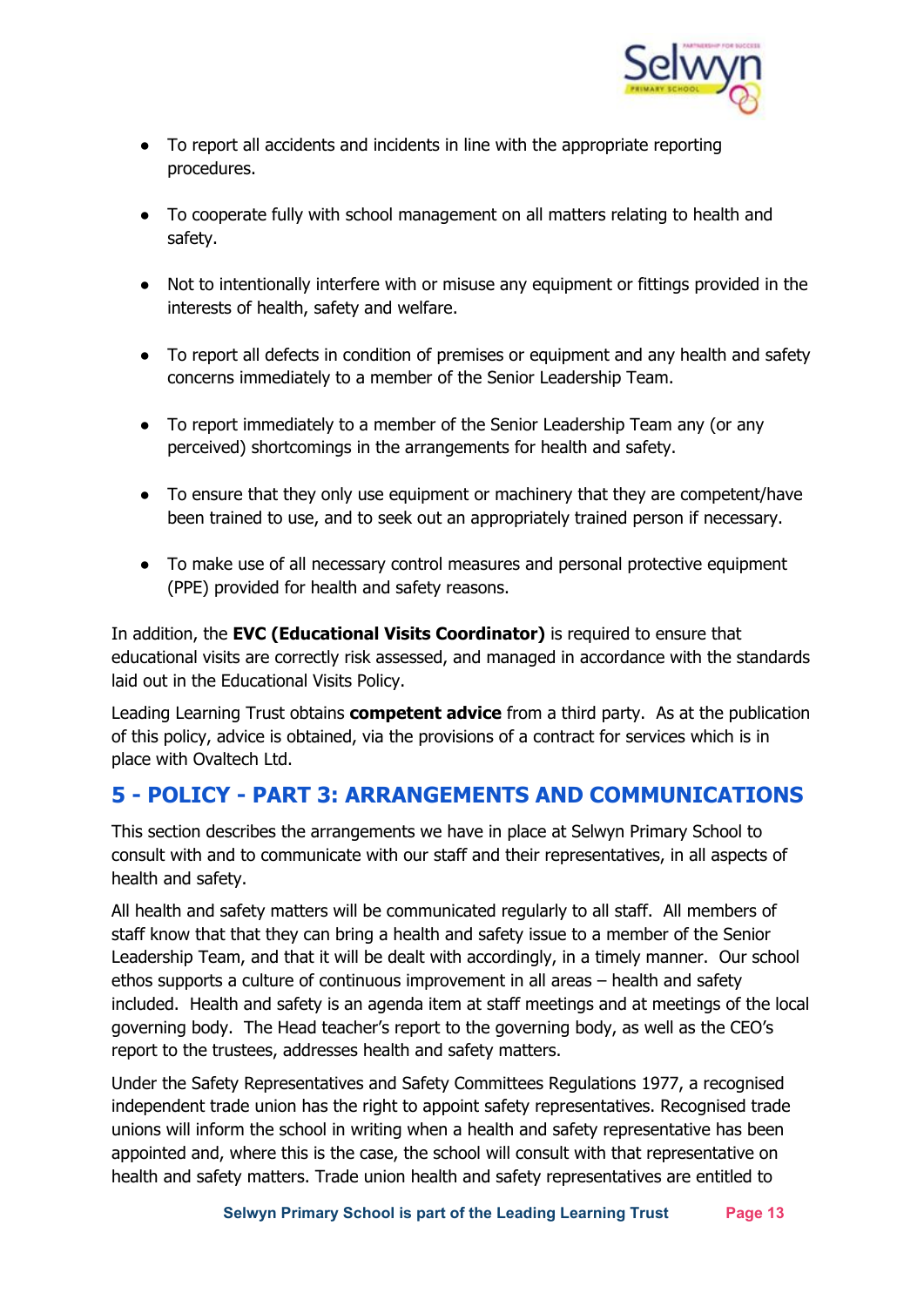

raise any issue of health and safety as it affects employees. The school will consult in good time with health and safety representatives on any measures which may affect the employees represented by the health and safety representative. The school will ensure that paid time off is provided for the inspections that the health and safety representative is entitled to undertake, as well as for training necessary to enable the health and safety representative to carry out their functions effectively.

Staff, governors and trustees are aware that they can use the Whistleblowing Policy, published on the school website, to draw attention to concerns.

# <span id="page-13-0"></span>**6 - POLICY - PART 4: TRAINING AND COMPETENCE**

The Health and Safety at Work Act 1974 places a duty on the employer to provide information, instruction, training and supervision. All employees are required to cooperate with Selwyn Primary School and the Leading Learning Trust in undertaking their legal duties.

The Health and Safety Executive (HSE) describes competence as 'the combination of training, skills, experience and knowledge that <sup>a</sup> person has and their ability to apply these to perform a task safely'. Other factors, such as attitude and physical ability, can also affect someone's competence.

Someone's level of competence only needs to be proportionate to their job and place of work. For example, you would not need the same health and safety competence to work in an office as you would on a construction site.

We will appoint competent people to assist us in meeting our Health and safety duties.

Where members of staff do not have the necessary training to complete a task (e.g. carrying out risk assessments) then appropriate training will be provided – or an external competent person will be engaged.

Selwyn Primary School will ensure that all staff are inducted into all health and safety policies and procedures in use at school. This entails the following:

- 1) Reading through all induction (general) information provided on the trust's internal Staff Sites portal, and then confirming this has been undertaken via the completion of an online form, stored in Google Drive. This process also entails review of detailed specific health and safety documentation, as well as Safeguarding information. Electronic records of the forms completed for each section are stored in Google Drive.
- 2) Undertaking a tour of the premises, led by the Health and Safety Operational Lead/a nominated competent colleague.
- 3) Undertaking a suite of 4 online elearning courses, procured via licences for the elearning platform provided by Admac, lasting around 1.5 hours, which will ensure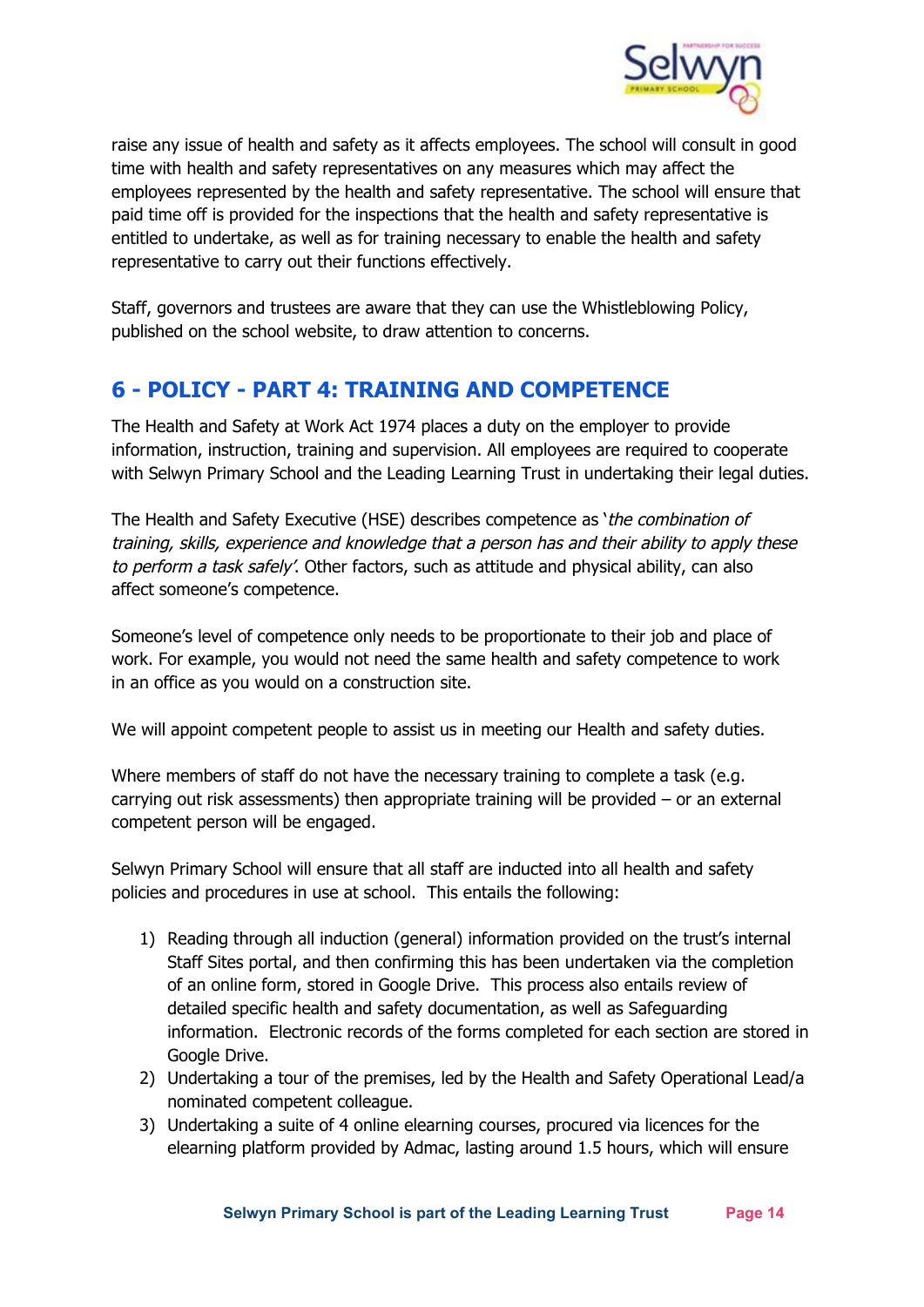

that all staff are trained in the basics of key areas of health and safety at work (see below for listing of all courses). The courses are as follows:

- Health and Safety Essentials
- Fire Awareness
- Manual Handling
- Display Screen Equipment

The training is all logged via the elearning platform, enabling reporting and following up. All staff are allocated sufficient time to undertake this training.

As per guidance from a competent health and safety professional, all staff re-take the Health and Safety Essentials course at the start of every academic year.

# <span id="page-14-0"></span>**7 - POLICY - PART 5: PROCEDURES FOR IMPLEMENTATION**

Our management of health and safety risks across all areas of our school forms part of our school-wide risk management process. Management of health and safety risks forms part of this process as per the graphic below:



The way in which we continue to assess and manage risks posed by the hazards that we have identified at school (see an extract from our Hazard Register in Appendix 2) can be described as our Plan, Do, Check, Act approach, as per the illustration below: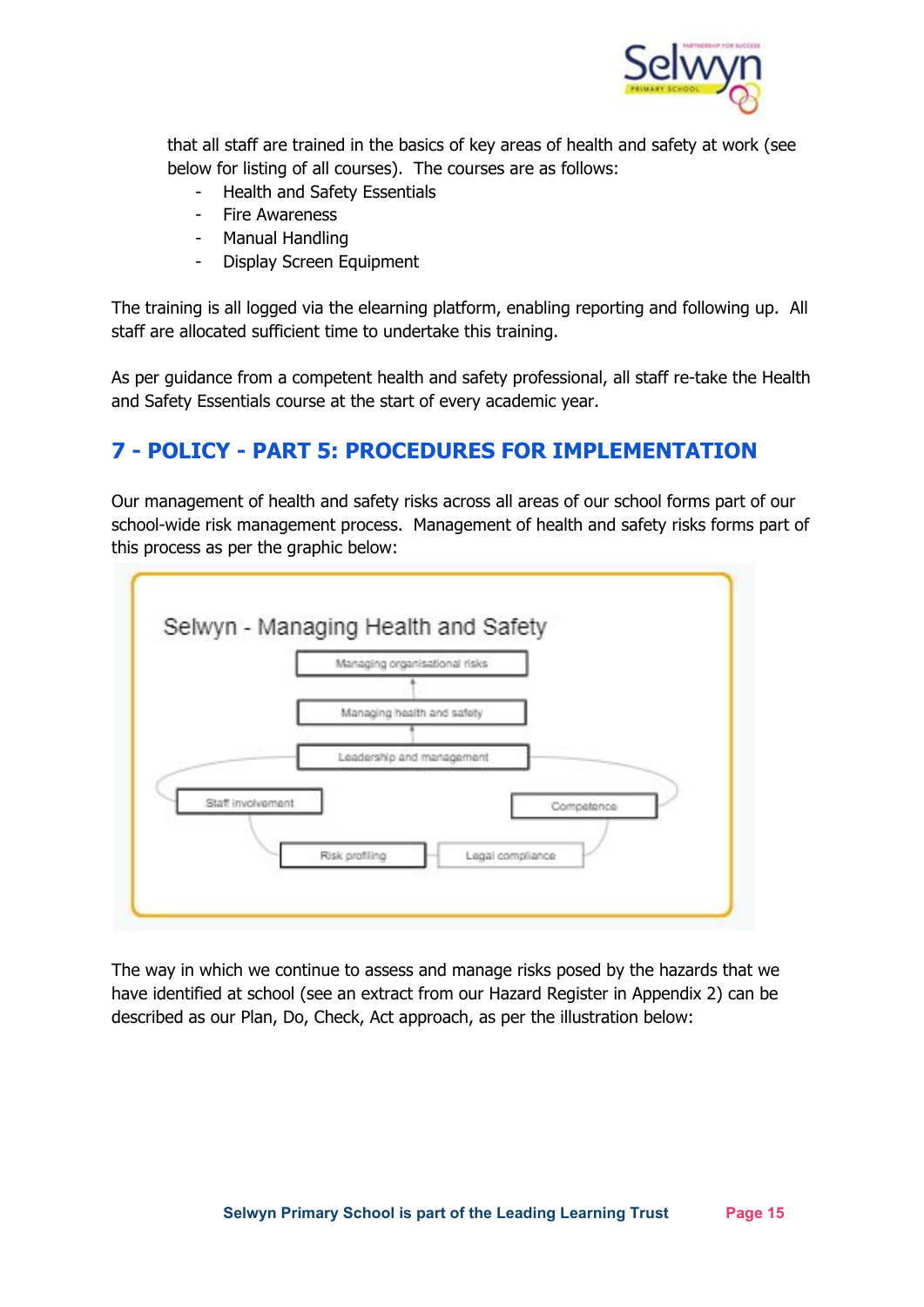



Based on this strategic and managerial approach to health and safety, the way in which we implement our procedures in order to minimise risk includes the following:

- An electronic set of all health and safety policies and procedures that we deem necessary for the safe running of our school;
- A system for keeping up to date with all legislative and best practice developments in health and safety, particularly as they apply to a primary setting, is provided via our arrangements with Ovaltech Ltd and with the HSE (Health and Safety Executive);
- Site management checks (e.g. daily, weekly, monthly checks) are recorded (current systems are under review in order to deliver improvements);
- All new staff will be required to complete online training around the basics of health and safety, as detailed in Part 4 of this policy;
- Where duties require additional training, this will be provided either online or face to face by Admac, using the most cost effective option. Out Training and Competence Matrix specifies the skills are required for each role in our school;
- A detailed list of specific responsibilities, which is provided in Part 2 of this policy;
- The production of a Hazard Register of all possible hazards at school, an extract of which is available as Appendix 2 of this policy;
- Our approach to the carrying out and reviewing of premises-focussed risk assessments is provided in Appendix 1 to this policy. We have developed a full set of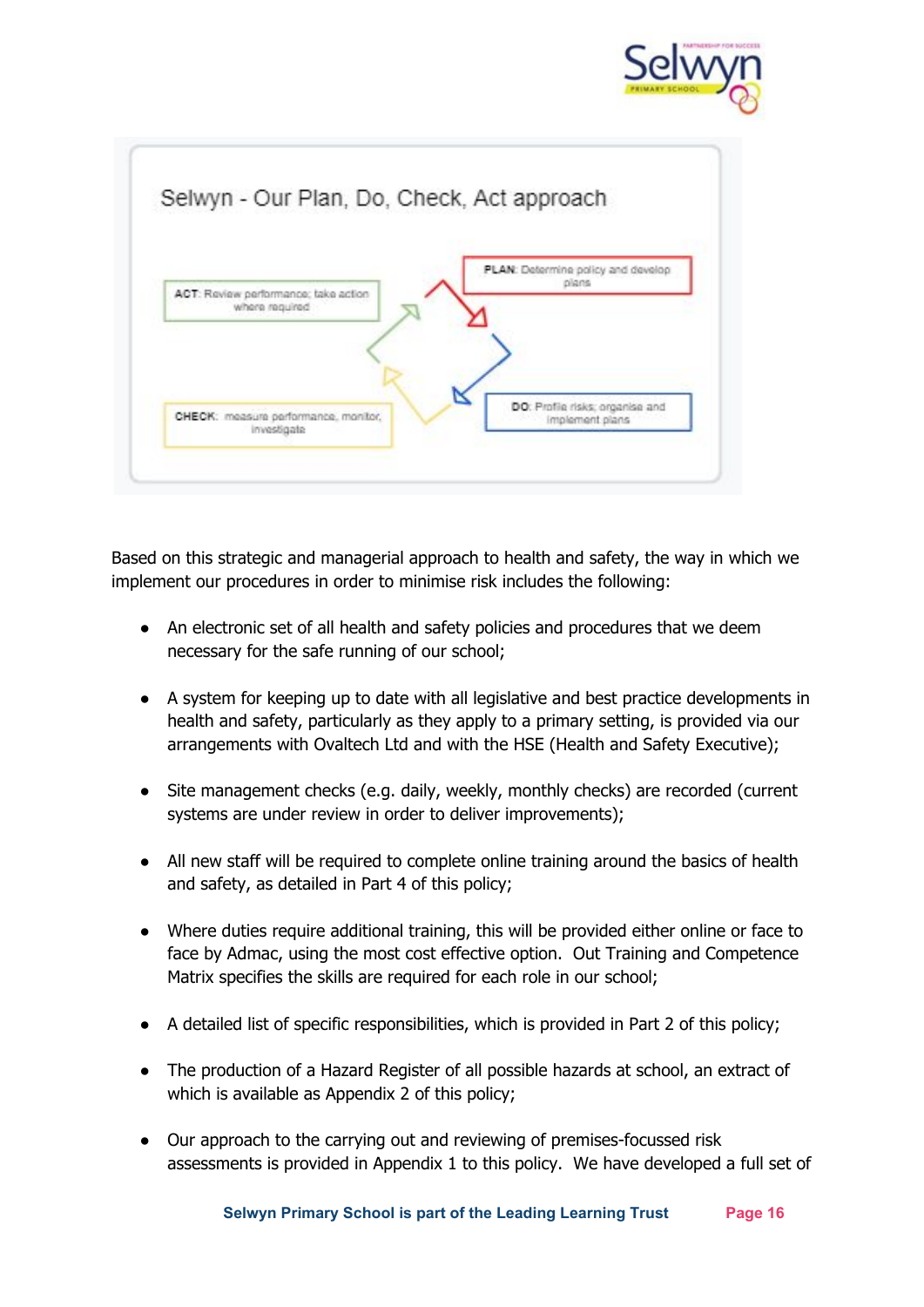

Risk Assessments for ALL areas of school activity - both those with a specified Safe System of Work as per guidance previously received via an approved Health and Safety Manual, and those not detailed in the manual. All are held in Google Drive, labelled appropriately and accessible by all members of staff;

- We have developed a schedule of reviews of our fixed and portable installations, which is managed via a series of SLAs (Service Level Agreements) currently in place with the Local Authority. These SLA are currently under review, as part of work to further improve the management and maintenance of our school premises. At Portway Primary School, we use the Maintenance and Inspection Matrix which is available as Appendix 1 to this policy;
- We have a number of supplementary policies (in addition to this over-arching policy) in order to ensure that we carry out our responsibilities under particular pieces of health and safety legislation. All staff are made aware of all policies and detailed ways of working via our induction systems, as outlined in Part 4 of this document. Staff are encouraged to report on any concerns, and/or to develop any new policies that they feel would further support our management of health and safety across the Leading Learning Trust.
- Selwyn Primary School works in partnership with Portway Primary School in order to ensure that best practice is shared and implemented. We continue to use G Suite for Education to further streamline our processes at both schools.

# <span id="page-16-0"></span>**Appendix 1: Maintenance and inspection matrix (as provided by OneSource)**

| <b>Plant/Equipment/</b><br><b>Service</b> | Maintenance/<br><b>Inspection type</b> | <b>Frequency</b> | <b>Schedul</b><br>ed for<br>(month) | <b>Current</b><br><b>Contractor</b><br>in-house | <b>Current</b><br><b>Contract</b><br>or/<br>in-house<br>(name) |
|-------------------------------------------|----------------------------------------|------------------|-------------------------------------|-------------------------------------------------|----------------------------------------------------------------|
| Air Conditioning                          | Maintenance                            | Annually         |                                     |                                                 |                                                                |
| Air receivers<br>>250bar/litres           | Inspection                             | Annually         |                                     |                                                 |                                                                |
| <b>Asbestos Monitoring</b>                | Check                                  | Variable         |                                     |                                                 |                                                                |
| Autoclaves                                | Inspection                             | Annually         |                                     |                                                 |                                                                |
| <b>Boiler</b>                             | Maintenance                            | Annually         |                                     |                                                 |                                                                |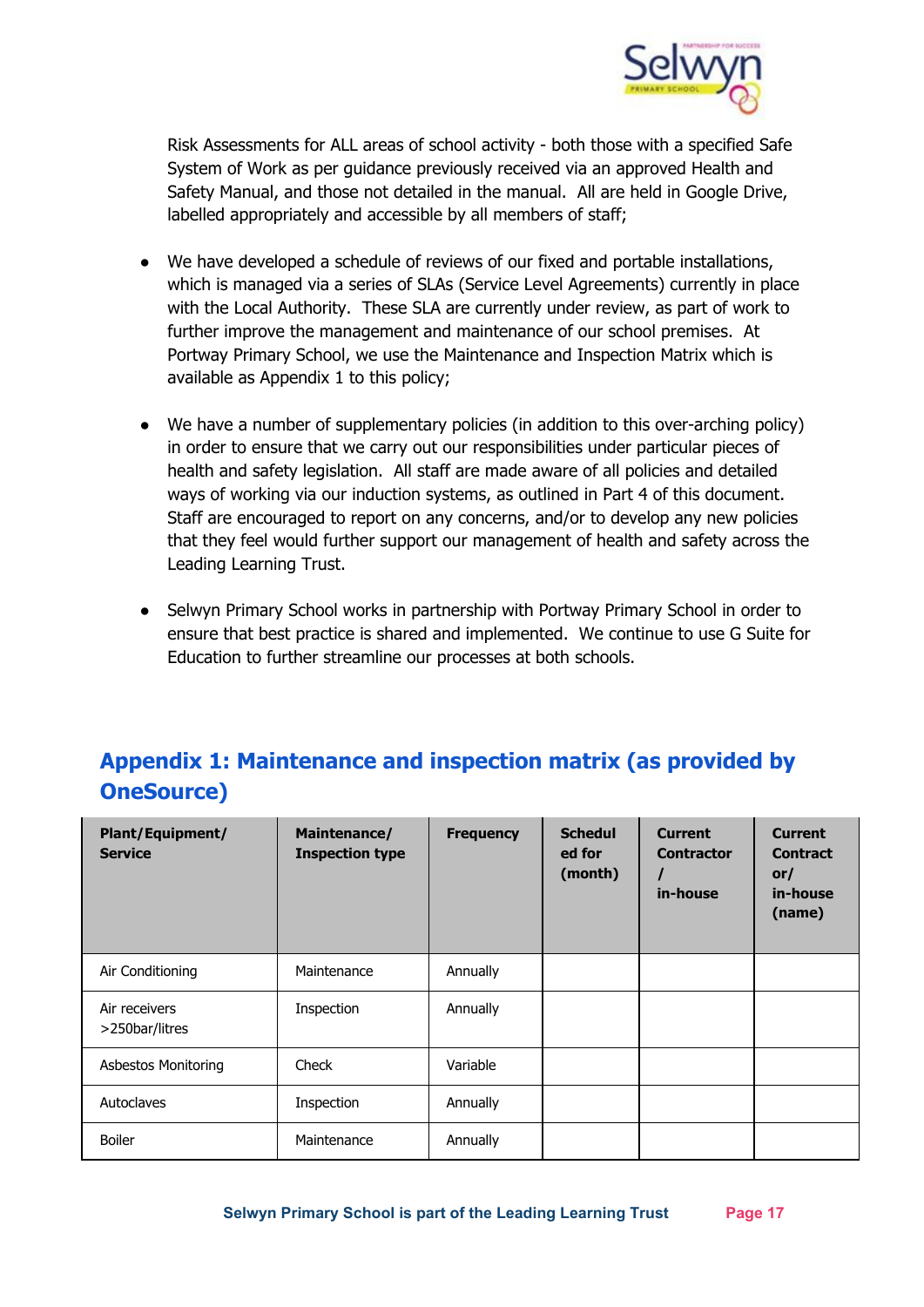

|                                                 | Inspection                     | Annually                                                            |  |  |
|-------------------------------------------------|--------------------------------|---------------------------------------------------------------------|--|--|
| Clinical waste disposal                         | Waste collection &<br>disposal | Dependent<br>on risk<br>assessment                                  |  |  |
| D&T plant/equipment                             | Safe condition                 | Annually                                                            |  |  |
|                                                 | Maintenance                    | Annually                                                            |  |  |
| Electrical (mains wiring)                       | Inspection                     | 5 Yearly                                                            |  |  |
| Electrical (PAT)                                | Inspection                     | variable                                                            |  |  |
| Entrance Barrier/gates                          | Inspection                     | Annually                                                            |  |  |
| Extraction systems (dust)                       | Inspection                     | Annually                                                            |  |  |
| Extraction Systems (heat<br>processes)          | Inspection                     | Annually                                                            |  |  |
| <b>Extraction Systems</b><br>(Kitchens)         | Maintenance                    | Quarterly                                                           |  |  |
| <b>Extraction Systems (fume</b><br>cupboards)   | Inspection                     | Annually                                                            |  |  |
| <b>Emergency Lighting</b>                       | Visual check                   | Daily                                                               |  |  |
|                                                 | Test                           | Monthly                                                             |  |  |
|                                                 | Inspection/battery<br>test     | Yearly                                                              |  |  |
| Fall arrest systems                             | Inspection                     | Annually                                                            |  |  |
| Fire Alarm, detectors<br>and door release       | <b>Test</b>                    | All in 13<br>week period                                            |  |  |
| (including independent<br>door release devices) | Inspection                     | Quarterly                                                           |  |  |
| Independent door<br>release devices             | Battery change                 | Annually                                                            |  |  |
| Fire escape<br>staircases/ladders<br>(external) | Inspection                     | 5 years<br>after<br>installation/<br>every 3<br>years<br>thereafter |  |  |
|                                                 | Visual check                   | Annually                                                            |  |  |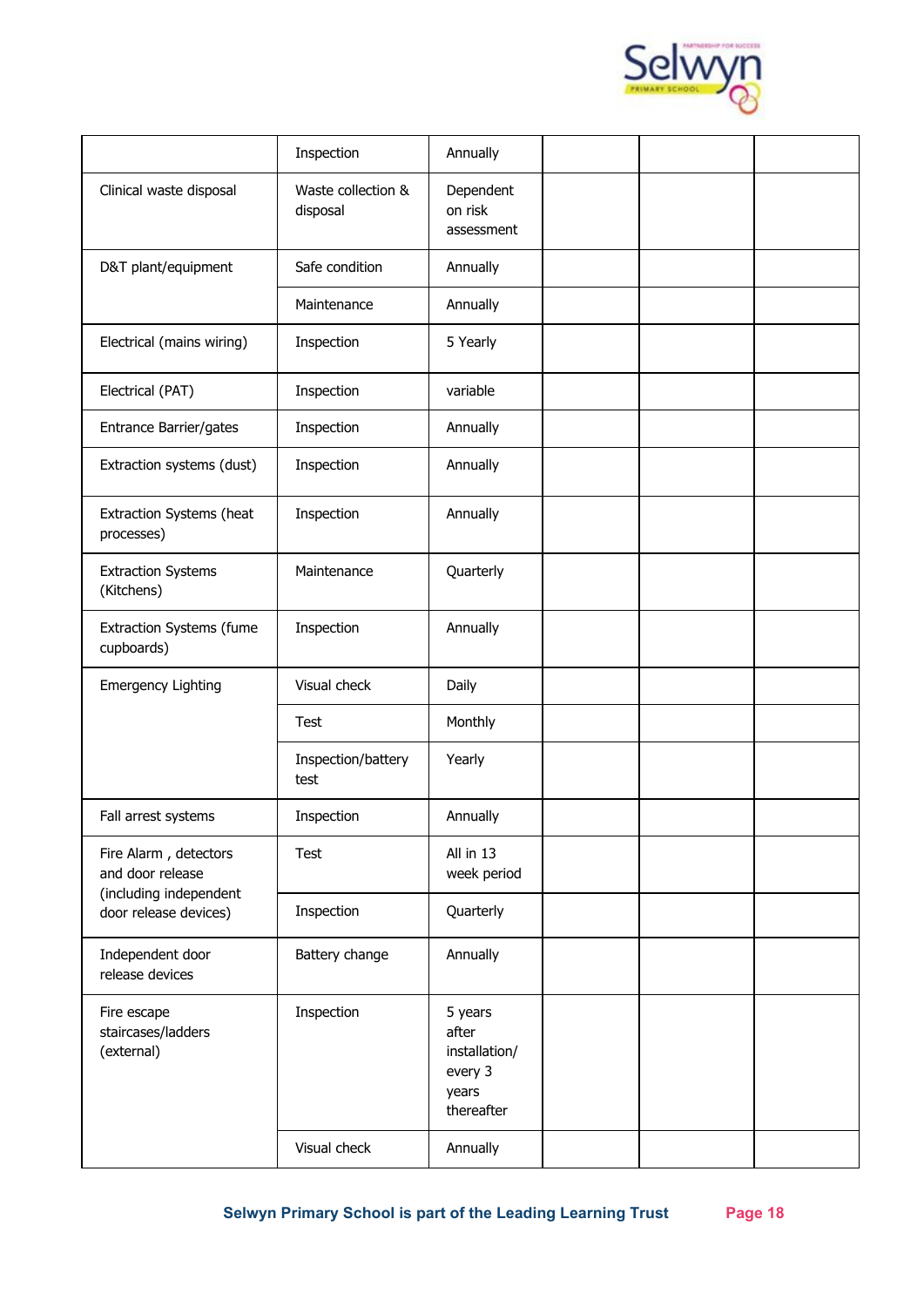

| Fire Extinguishers                             | Inspection                                 | Annually                        |  |  |
|------------------------------------------------|--------------------------------------------|---------------------------------|--|--|
| <b>Heating System</b>                          | Maintenance                                | Annually                        |  |  |
| Hoists (engine)                                | Inspection                                 | Annually                        |  |  |
| Hoists & Slings (patient)                      | Inspection                                 | 6 months                        |  |  |
| <b>Intruder Alarm</b>                          | Maintenance                                | Annually                        |  |  |
| Ladders/step ladders                           | Inspection                                 | Annually                        |  |  |
| Lifts/stairlifts                               | Inspection                                 | 6 months                        |  |  |
| Lightning conductors                           | Inspection                                 | Annually                        |  |  |
| <b>MEWP</b>                                    | Inspection                                 | 6 monthly                       |  |  |
| PH/Free Chlorine                               | <b>Test</b>                                | 3 times per<br>day              |  |  |
| PE equipment (including<br>recreational posts) | Inspection                                 | Annually                        |  |  |
| Play Equipment                                 | Inspection                                 | Annually                        |  |  |
|                                                | Visual check                               | Weekly                          |  |  |
| <b>Radiation Sources</b>                       |                                            | Annually                        |  |  |
| Shutter door systems                           | Inspection                                 | Annually                        |  |  |
| Steam engines                                  | Inspection                                 | Annually                        |  |  |
| <b>Tower Scaffolds</b>                         | Inspection                                 | Annually                        |  |  |
|                                                | After assembly<br>inspection               | Before use<br>& every 7<br>days |  |  |
| Tie-in bolts                                   | Inspection                                 | Annually                        |  |  |
| Trees (Zone 1)                                 | Inspection                                 | Annually                        |  |  |
| Water Systems<br>(descaling)                   | Maintenance                                | Quarterly                       |  |  |
| Water Systems<br>(infrequent use)              | Flushing                                   | Weekly                          |  |  |
| Water Systems (hot &<br>cold)                  | <b>Inspection/Mainte</b><br>nance/sampling | 6<br>monthly/An<br>nually       |  |  |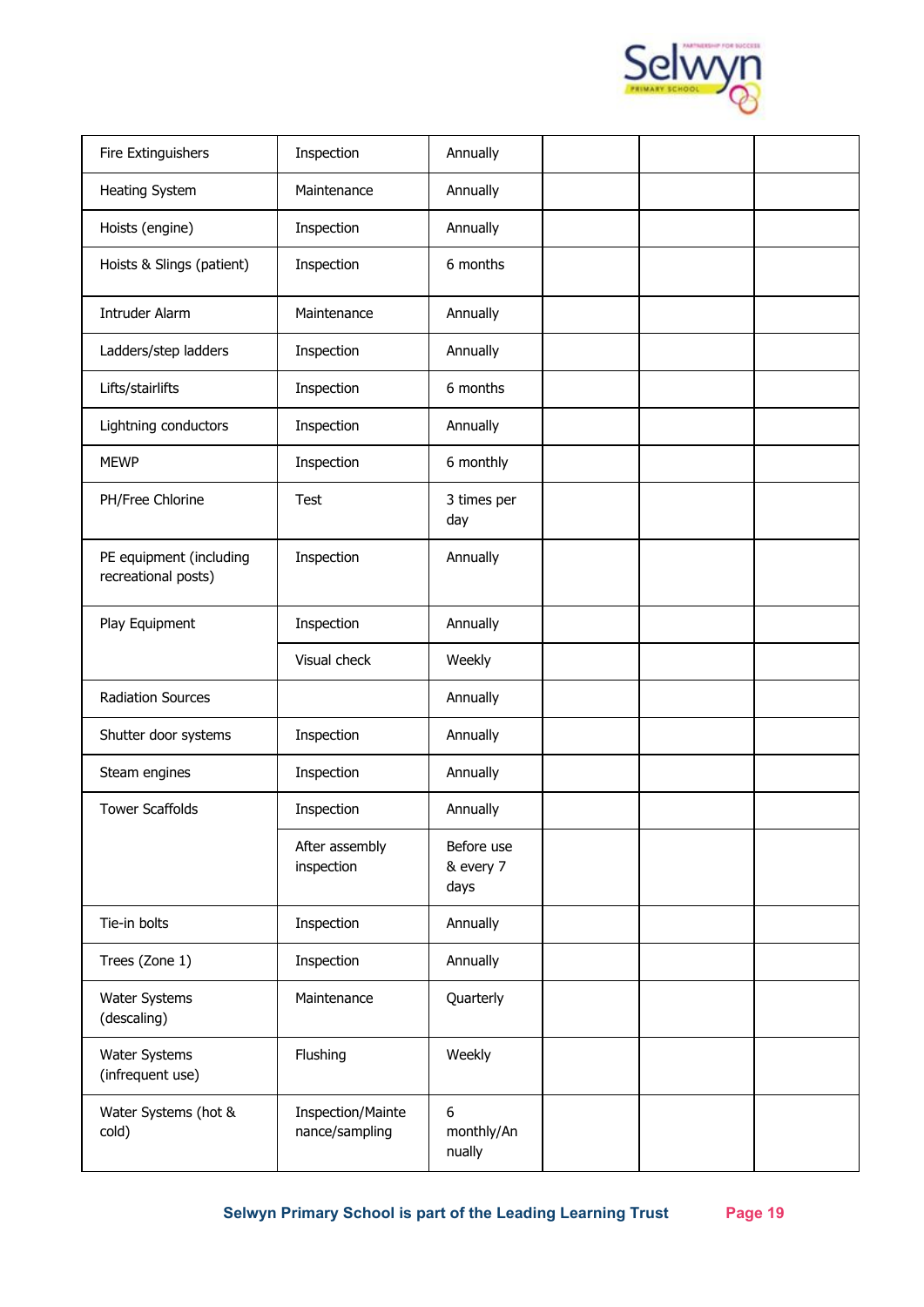

| <b>Water Systems</b><br>(temperature) | Test | Monthly |  |  |
|---------------------------------------|------|---------|--|--|
|                                       |      |         |  |  |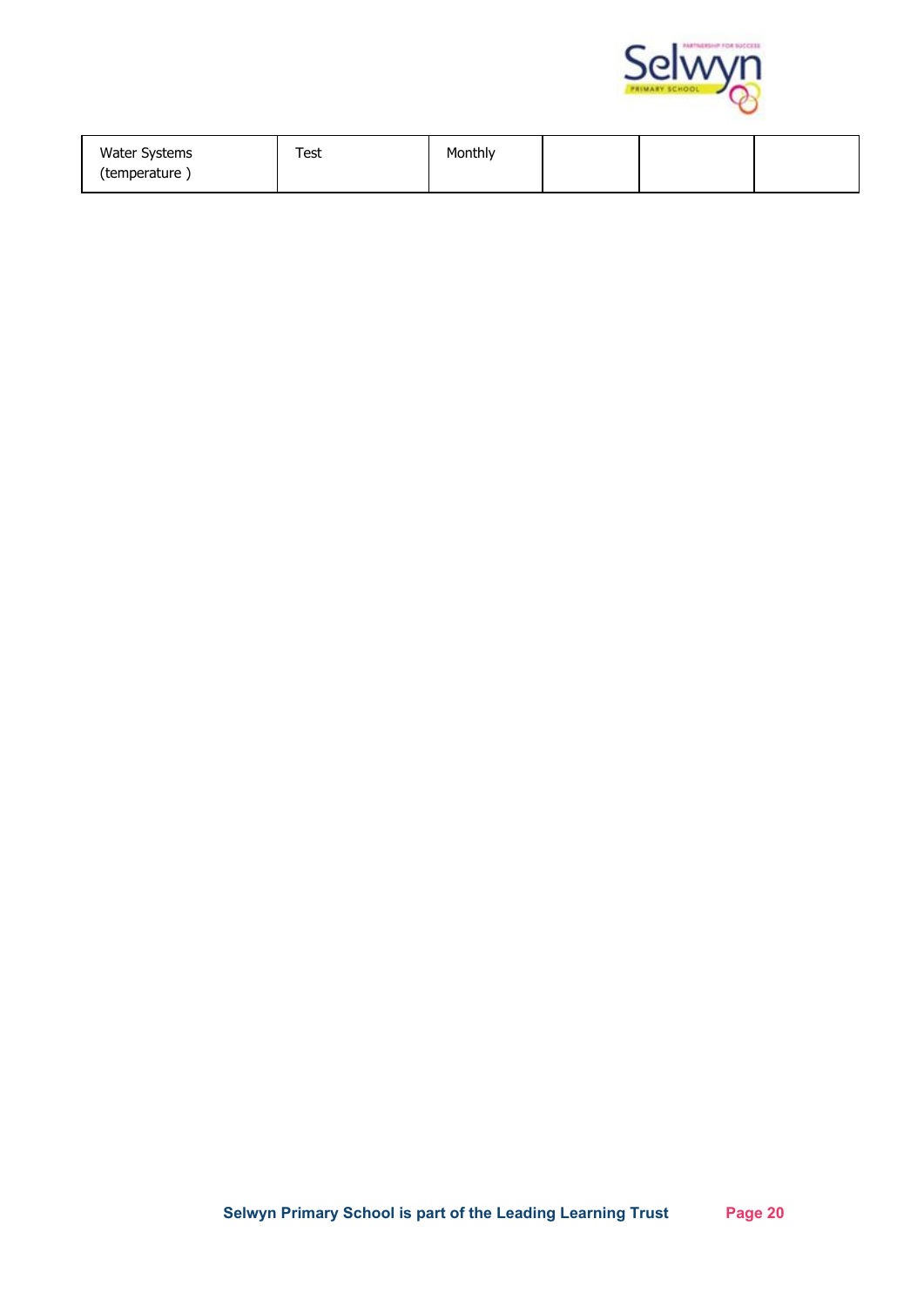

## <span id="page-20-0"></span>**Appendix 2: Extract from school hazard register**

Against each task, this register lists hazards, which, if not managed, may pose risks to persons or to property at our schools. The risk assessment methodology noted describes the way in which we manage the hazard when undertaking the task or activity, to ensure that the likelihood of harm is minimised.

Task Description of hazard/potential hazard

Risk control/safe system of work Risk assessment -

detail

#### **Site management - hazards**

Security locking and unlocking the site

Supervisor may experience violence and aggression when locking/unlocking the site. Slips, trips and falls may occur; extreme weather conditions can also be hazardous.

In very rare cases, the Site

CCTV is in use across Selwyn and Portway Primary School , and is installed and monitored by a third party provider (Newham Security Services). Smartlog used for daily/weekly/monthly site check, following a set routine so that the Site Supervisor's movements are known a mobile phone is always carried. Standard procedures are in place for dealing with school closures (notified to all staff and parents via OpenCheck and posted on the website) and ice and snow. Further details re site management activities are provided below.

Slips and trips are covered by a standard operating procedure, and have an associated RA. An Adverse Weather (Ice and Snow) RA is in place.

Security general Hazards include theft, vandalism, threats to personal safety, possible safeguarding concerns.

CCTV is in use across Selwyn and Portway Primary School, and is installed and monitored by a third party provider (Newham Security Services). All site security is managed on a routine basis - e.g. locking and unlocking the premises - to ensure that it is secure at all times. Should there be an incident, Newham Security Services will meet the Site Supervisor on the premises.

Emergency numbers are

Safeguarding risks are separately managed through our Safeguarding Policy and Procedures. Logging of concerns and training are all managed using the Safeguard Software online system.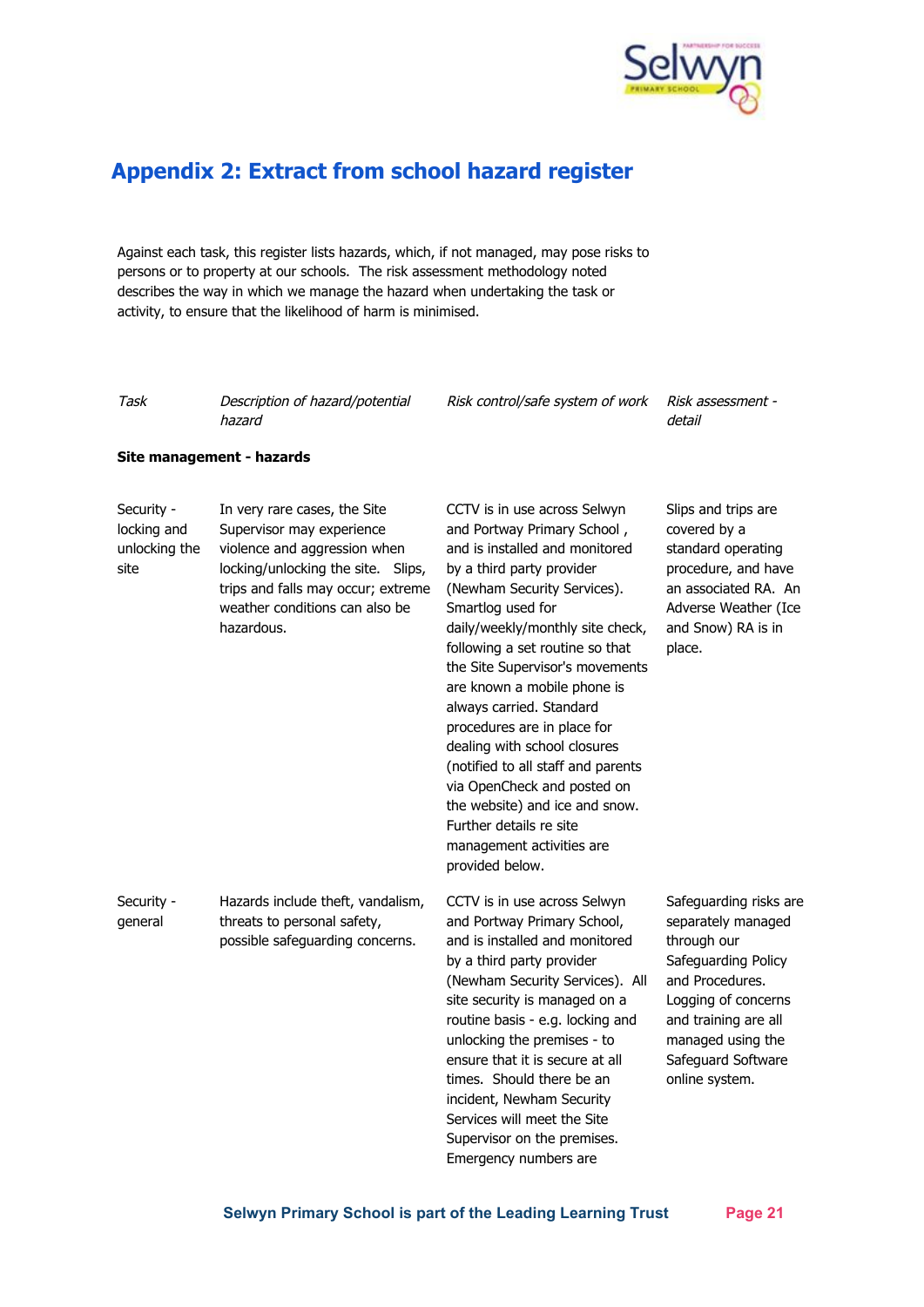

provided in our Business Continuity Plan, which is updated annually. We have a detailed Safeguarding Policy in place, as well as robust, auditable Safeguarding Procedures in place at school.

All electrical and mechanical maintenance is carried out under SLAs (Service Level Agreements) with the LA (Local Authority). The role of school staff is only to ensure that contractors are briefed and managed.

All risk assessments around electrical and mechanical work are undertaken by the LA in advance of the works being done. Only suitably competent persons are provided to undertake the works.

All risk assessments around working at height and COSHH are undertaken by the LA in advance of the works being done. Only suitably competent persons are provided to undertake the works.

Detailed design work will also flag any particular areas of risk. Risk management is undertaken by the contractors and is part of the bid process. Major projects are overseen by OneSource.

All necessary risk assessments are undertaken by the third party provider in advance of the work being done. Only suitably competent

result in falls, causing injury. Work will also require using substances hazardous to health (COSHH). managed. Major works contractors (e.g. building works, structural works) Asbestos management; general construction site hazards; working at height; hazardous mechanical and electrical installations that may be disturbed as part of the works; possible over-runs leading to a hazardous environment at school; management of contractor access to the school site. Prior to the commencement of building works, detailed designs are produced. Major building tender. The tender established protocols. Grounds maintenance - gardens Gardening tools can cause injury; work may require the use of substances hazardous to health (COSHH). All work in the gardens at party provider.

Maintenance - electrical and mechanical (includes boiler house works)

Electrical and mechanical installations, if not worked on by suitably competent persons, can cause severe injury.

**Maintenance** - site cleaning tasks (e.g. gutters, windows, painting)

Cleaning windows and gutters and some painting tasks involve working at height, which could

All such cleaning maintenance and decoration is carried out under SLAs (Service Level Agreements) with the LA (Local Authority). The role of school staff is only to ensure that contractors are briefed and

works projects are put out to management process is run by OneSource, and at the time of tender, issues such as project management and asbestos management are detailed in the bids, that are then evaluated by the OneSource and signed off by trust board. Access to the school site is managed as per

school, and all planting (other than the children's gardening area) is undertaken by a third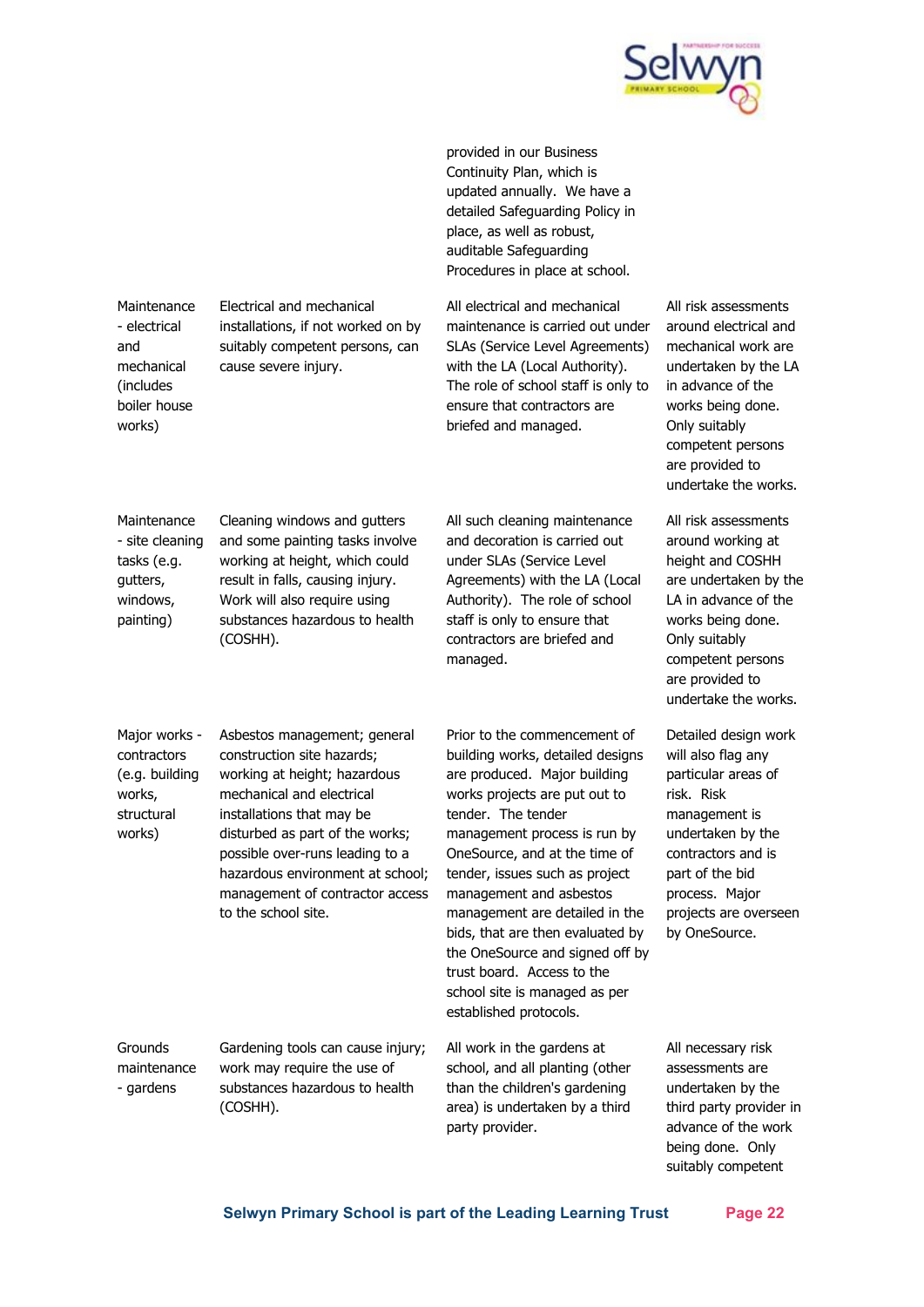

persons are provided to undertake the work.

Site management - cleaning up spillages and bodily fluids (e.g. vomit, blood, general spillages)

Manual handling In very rare cases, the cleaning of bodily fluids could result in the passing on of a communicable disease. Slips and trips are also a hazard when spillages occur.

Slips, trips and falls; muscular

skeletal injuries.

All sipilages and bodily fluids are cleaned by a cleaner, who is provided by a third party. Gloves are worn, and any such spillagges/bodily fluids are disposed of in the appropriate bins. Welfare Officers, who may be asked to assist in the cleaning of bodily fluids, are trained accordingly.

All staff undertake an Introduction to Health and Safety online training programme (see Training Matrix). This provides an introduction to manual handling, outlines safe systems of working and highlights the associated risks. Any manual handling that is not easily undertaken by a member of staff is done by the Site Supervisor.

Slips and trips are covered by a standard operating procedure, and have an associated RA.

There is a Manual Handling RA in place.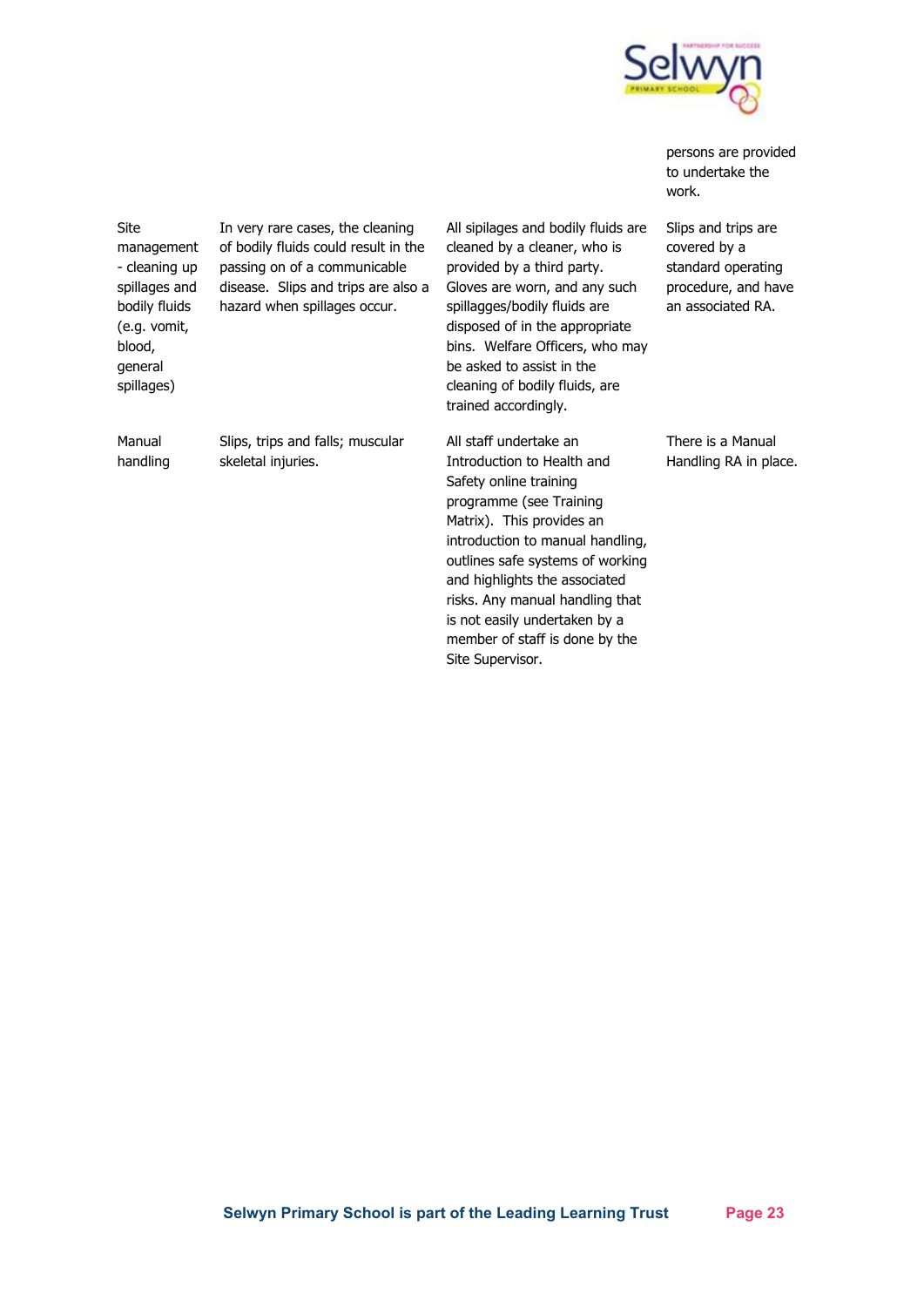

#### **Teachers and teaching assistants - hazards**

General classroom management Possible hazards in the classroom environment include: fire; malfunctioning equipment; heating failure; manual handling; uncooperative or aggressive pupil behaviour.

All staff are aware of the school's statutory Fire Risk Assessment, and their duties described within it. The names of Fire Marshall are posted throughout the school, and training is up to date. All classroom equipment is regularly maintained; any malfunction is reported to the school office, and a spare is made available. Should heating fail in any part of the school, arrangements are made to teach children elsewhere; portable heating devices are also available. The Introduction to Health and Safety training module includes an introduction to manual handling; staff are aware that they can ask the Site Supervisor for assistance. All staff are trained in classroom management, which includes behaviour management (and which is supported by a comprehensive Behaviour Policy that details rewards and sanctions). Where staff are finding work stressful, they are able to speak to their line manager in the first instance. They may also self-refer to the confidential advice line, provided by a third party provider.

We have a statutory Fire Risk Assessment in place, that is reviewed and updated regularly. Regular fire alarm tests are part of the management of this risk assessment. A Manual Handling Risk Assessment is in place. Staff are aware of who to report malfunctioning equipment to, as part of their school induction programme. We have an Employee Assistance Advice Line available, which is widely publicised. Our Behaviour Policy, supported by the '5Cs', is used throughout the school.

Pregnancy Possible hazards to women who are pregnant or breastfeeding include the way in which the pregnancy/breast-feeding may have on their physical well-being (e.g. tired, requiring regular toilet breaks, discomfort due to increasing body size)

All staff who are pregnant undertake a Pregnancy Risk Assessment. Their condition is monitored, and any necessary adjustments are made as the pregnancy progresses.

There is a Pregnancy and new mother RA in place.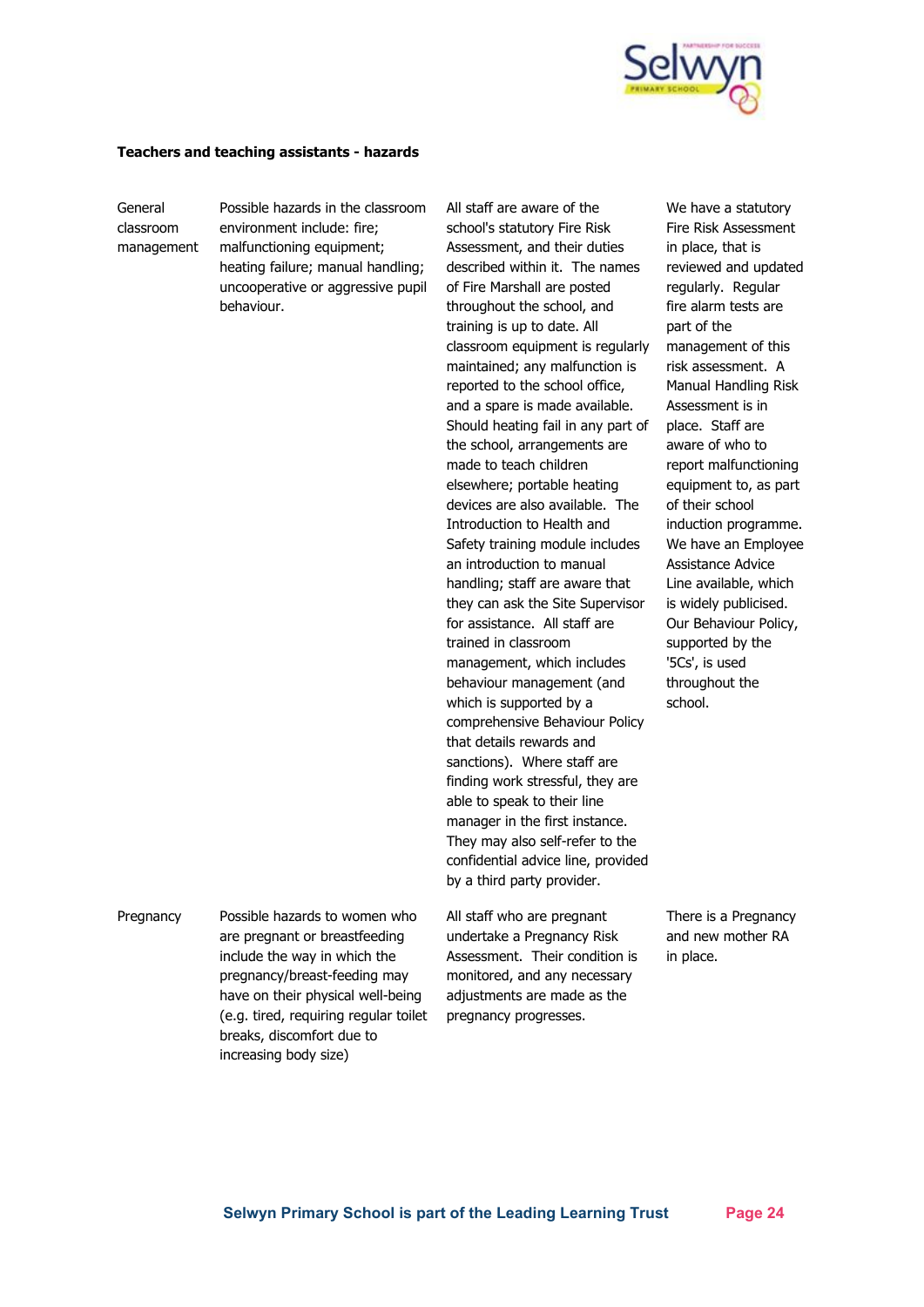

| Parent<br>consultations<br>- includes<br>both formal<br>and informal<br>meetings<br>with parents | Aggressive or inappropriate<br>behaviour, which is offensive.                                                                                                                                                               | Only trained teachers manage<br>interactions with parents. Any<br>instances where behaviour is<br>inappropriate or offensive is<br>escalated, and appropriate<br>sanctions are consistently<br>applied.                                                                                                                                               | Teacher training<br>includes working with<br>parents. Any<br>incidents are<br>escalated to the<br>Senior Leadership<br>Team, and ppropriate<br>sanctions are<br>implemented, up to a<br>ban from the school<br>premises. |
|--------------------------------------------------------------------------------------------------|-----------------------------------------------------------------------------------------------------------------------------------------------------------------------------------------------------------------------------|-------------------------------------------------------------------------------------------------------------------------------------------------------------------------------------------------------------------------------------------------------------------------------------------------------------------------------------------------------|--------------------------------------------------------------------------------------------------------------------------------------------------------------------------------------------------------------------------|
| Educational<br>visits                                                                            | Hazards include: children taking<br>ill; travel disruption; children<br>becoming separated from the<br>group; children becoming<br>distressed on the visit; children<br>not being able to participate in<br>the activities. | Our school has an Educational<br>Visits Policy, which details the<br>way in which these visits are<br>arranged and managed. In<br>addition, we have a trained<br>Educational Visits Coordinator,<br>who is a member of the<br>teaching team.                                                                                                          | RAs are undertaken<br>for each school visit.                                                                                                                                                                             |
| Physical<br>Education<br>lessons                                                                 | Slips, trips and falls; bruises and<br>abrasions. In very rare cases,<br>muscular skeletal injuries.<br>Faulty/poorly maintained<br>equipment could also be<br>hazardous.                                                   | PE lessons are taken by trained<br>members of staff; we have a PE<br>Coach and Teacher on our<br>school staff. All equipment is<br>checked by the coaches.<br>Teachers and coaches are<br>trained in how to support<br>children in a wide variety of PE<br>lessons.                                                                                   | There is a RA in place<br>for Sports Day<br>(guidance not in<br>Manual), which<br>equally applies to all<br>physical education.                                                                                          |
| Outside play<br>areas                                                                            | Slips, trips and falls; bruises and<br>abrasions. In very rare cases,<br>muscular skeletal injuries.<br>Faulty/poorly maintained<br>equipment could also be<br>hazardous.                                                   | In addition to the regular daily,<br>weekly and monthly site<br>inspections undertaken by the<br>Site Supervisor, all our outdoor<br>equipment is inspected and<br>maintained by an external third<br>party provider. Staff are all<br>trained to report any<br>maintenance requirements, and<br>how to cordon off the affected<br>area, if required. | All outside play areas<br>and equipment are<br>covered by a<br>standard operating<br>procedure, and have<br>an associated RA.                                                                                            |
| Display<br>Manager                                                                               | Working at height                                                                                                                                                                                                           | This role requires working at<br>height, in which the Display<br>Manager is trained.                                                                                                                                                                                                                                                                  | There is a Working at<br>Height/Safe use of<br>Ladders RA in place.                                                                                                                                                      |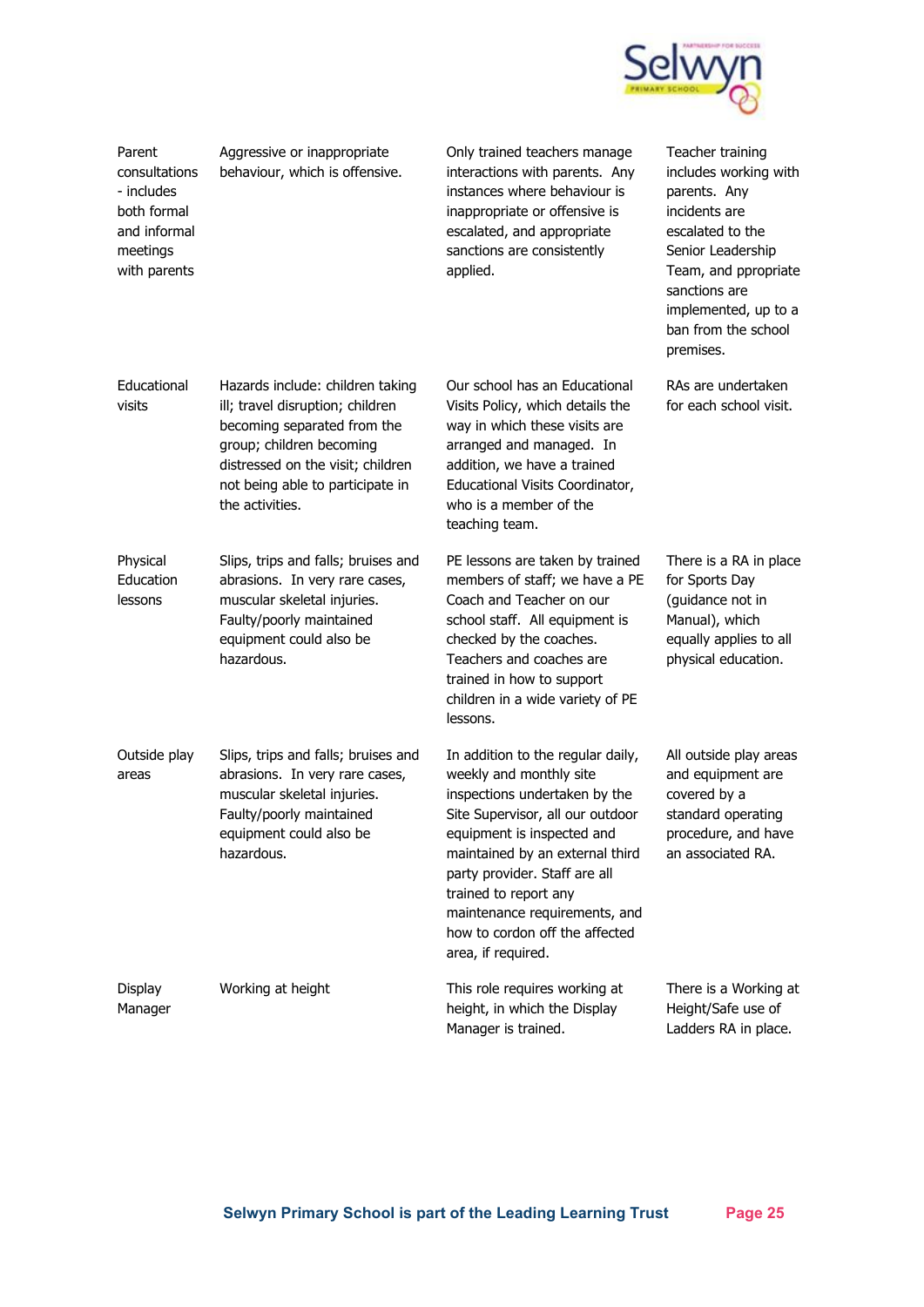

Lone travel (i.e. when travelling to external meetings/trai ning provision, during the school day)

Traffic accidents; member of staff takes ill; getting lost

School calendar has the movements of all staff logged; staff also carry a mobile phone. Where possible, more than one member of staff attends off-site meeting/training. Modern online mapping devices ensure that it is easy to find locations as required. We also use the services of a local taxi company, where staff are not able/willing to drive. Staff have been informed that to use their car for meetings etc they must have business use insurance. Without this they will not be covered under this policy. If a staff member has this insurance then a copy must be supplied and put on their HR file.

There is a Lone Travel RA in place.

#### **Office staff - hazards**

Working at a computer for most of the day Muscular-skeletal problems due to poor workstation design/poor working practices

All staff who are assessed as 'users' undergo a Display Screen Equipment (DSE) assessment. This is conducted by a third party provider. The assessment will include advice regarding a safe system of work, which users will be required to implement. Staff know to report any concerns to their line manager immediately.

The assessment documentation is produced by the external assessor, and a copy is retained on staff file.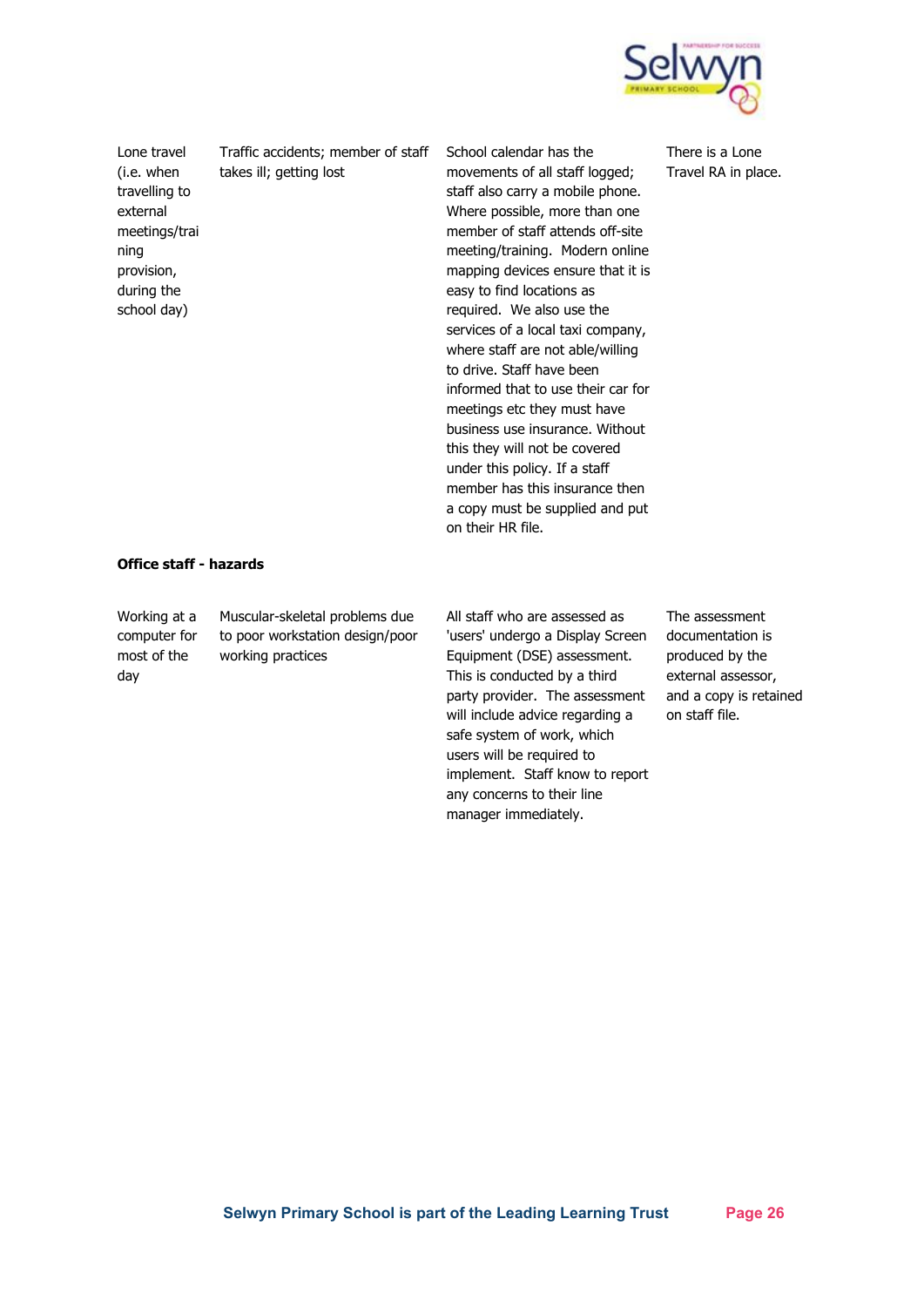

General office management

Fire; manual handling; aggressive or inappropriate behaviour; general security

Fire?? What training do we do re fire awareness? All staff are aware of the school's statutory Fire Risk Assessment, and their duties described within it. The names of Fire Marshals are posted throughout the school, and training is up to date. All office equipment is regularly maintained; any malfunction is reported to line managers so that a remedy can be sought. Should heating fail in the office area arrangements are made for staff to work elsewhere; portable heating devices are also available. The Introduction to Health and Safety training module includes an introduction to manual handling; office staff are aware that they can ask the Site Supervisor for assistance. Where staff are finding work stressful, they are able to speak to their line manager in the first instance. They may also self-refer to the confidential advice line, provided by a third party provider. Security and access to the school is tightly controlled: all visitors are required to buzz in, and can be seen on CCTV at the entrance. The school office is behind glass, and persons cannot enter without signing the visitors book and then being escorted by a member of staff. All office staff are aware of how to report an incident of aggressive or inappropriate behaviour.

Staff are aware that when visitors come to school and will be working with children without a member of Selwyn staff, we require that they provide their Disclosure and Barring Service (DBS) number prior to their arrival. Where visitors will not be working with children directly, they are advised that

We have a statutory Fire Risk Assessment in place, that is reviewed and updated regularly. Regular fire alarm tests are part of the management of this risk assessment. A Manual Handling Risk Assessment is in place. Office staff are aware of who to report malfunctioning equipment to, as part of their school induction programme. We have an Employee Assistance Advice Line available, which is widely published. Our Behaviour Policy, supported by the '5Cs', is used throughout the school.

No specific risk assessment required. Safeguarding parts of visitor management process are covered in the Safeguarding Policy and Procedure.

Visitor management Aggressive or inappropriate behaviour, which is offensive; inappropriate persons gaining access to school; visitors allowed access to school unsupervised.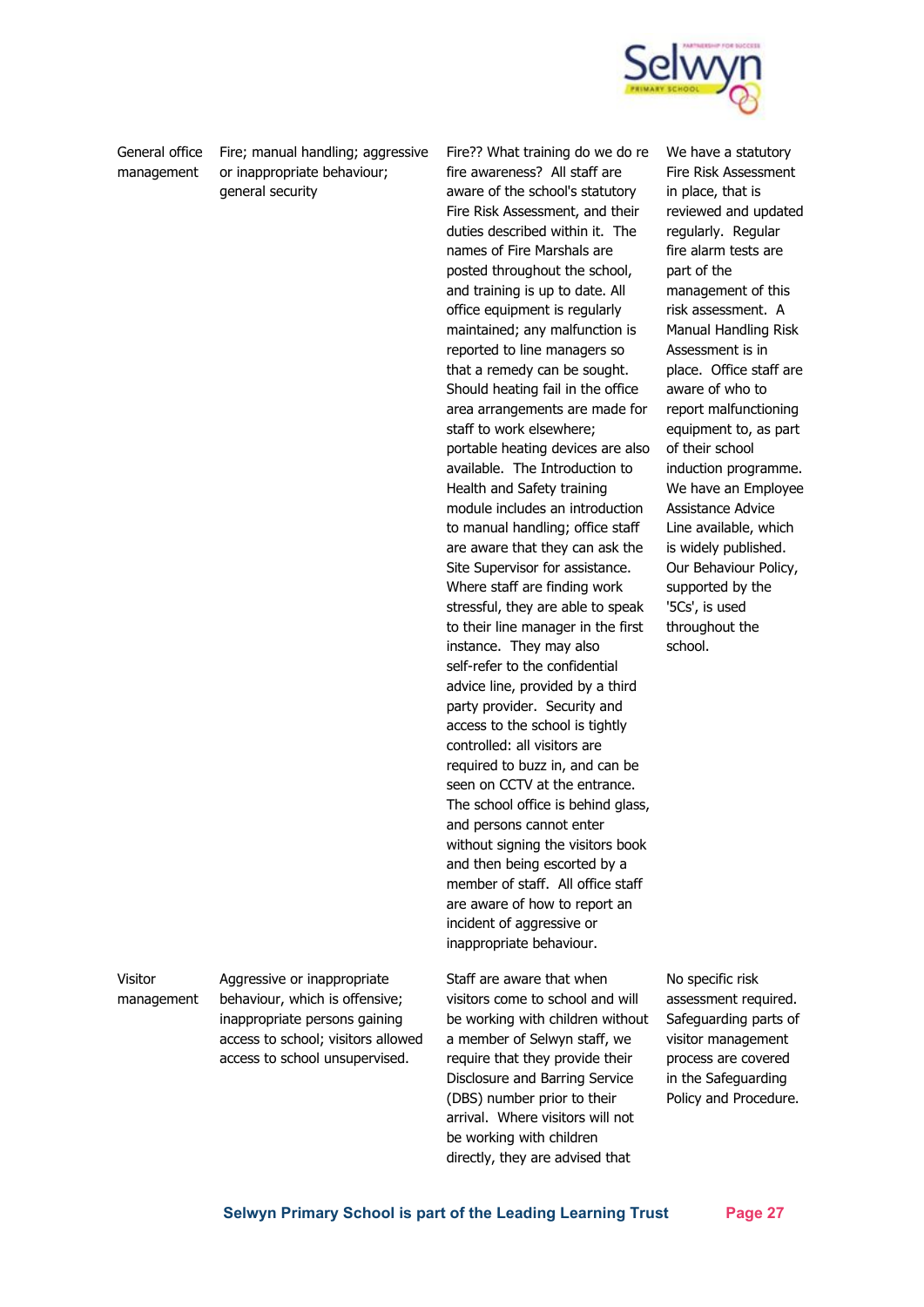

they need to stay with the designated member of staff at all times. Access to the school is restricted by the buzzer on the glass door, and office staff know that they are able to prevent access.

Pregnancy Possible hazards to women who are pregnant or breast feeding include the way in which the pregnancy/breast-feeding may have on their physical well-being (e.g. tired, requiring regular toilet breaks, discomfort due to increasing body size)

All staff who are pregnant undertake a Pregnancy Risk Assessment. Their condition is monitored, and any necessary adjustments are made as the pregnancy progresses.

There is a Pregnancy and new mother RA in place.

#### **Executive Head teacher - hazards**

Tasks as described under the 'teachers' section - i.e. classroom management, parental consultation, lone travel, pregnancy - are also applicable to the Executive

Head teacher's role. In the case of escalation, the EHT is able to escalate issues to the local governing body (LGB), or indeed to the Trust Board.

| Parent<br>consultations<br>- includes<br>both formal<br>and informal<br>meetings<br>with parents                             | Aggressive or inappropriate<br>behaviour - at an already<br>heightened level as the parent<br>has specifically been referred to<br>the Executive Head teacher.                            | The EHT has received specific<br>training in how to manage this<br>sort of behaviour; the EHT has<br>the support of the LBG and the<br>Board of Trustees. Legal advice<br>is provided by a firm of<br>solicitors, on a retainer basis.                                                                                                                                                                                                     | No risk assessment<br>applicable.                                              |
|------------------------------------------------------------------------------------------------------------------------------|-------------------------------------------------------------------------------------------------------------------------------------------------------------------------------------------|--------------------------------------------------------------------------------------------------------------------------------------------------------------------------------------------------------------------------------------------------------------------------------------------------------------------------------------------------------------------------------------------------------------------------------------------|--------------------------------------------------------------------------------|
| People<br>management<br>- includes<br>children, staff<br>and all other<br>third party<br>providers<br>working with<br>school | Aggressive or inappropriate<br>behaviour; managing allegations<br>against staff; managing<br>supply/contract staff; managing<br>of contractors; managing<br>children; safeguarding issues | The EHT has received specific<br>training in how to manage<br>aggressive or inappropriate<br>behaviour on behalf of both staff<br>and children. In addition,<br>behaviour at school is managed<br>via the Behaviour Policy, which<br>details the duties and<br>responsibilities of both staff and<br>children. All staff sign a Code of<br>Conduct; they are also governed<br>by a number of published Trust<br>Policies (e.g. Capability, | No risk assessment<br>applicable. Contracts<br>are in place where<br>required. |

Disciplinary Grievance).

Safeguarding Policy and

Safeguarding is managed via the

associated procedures, together with the LADO. The EHT has the support of the LBG and the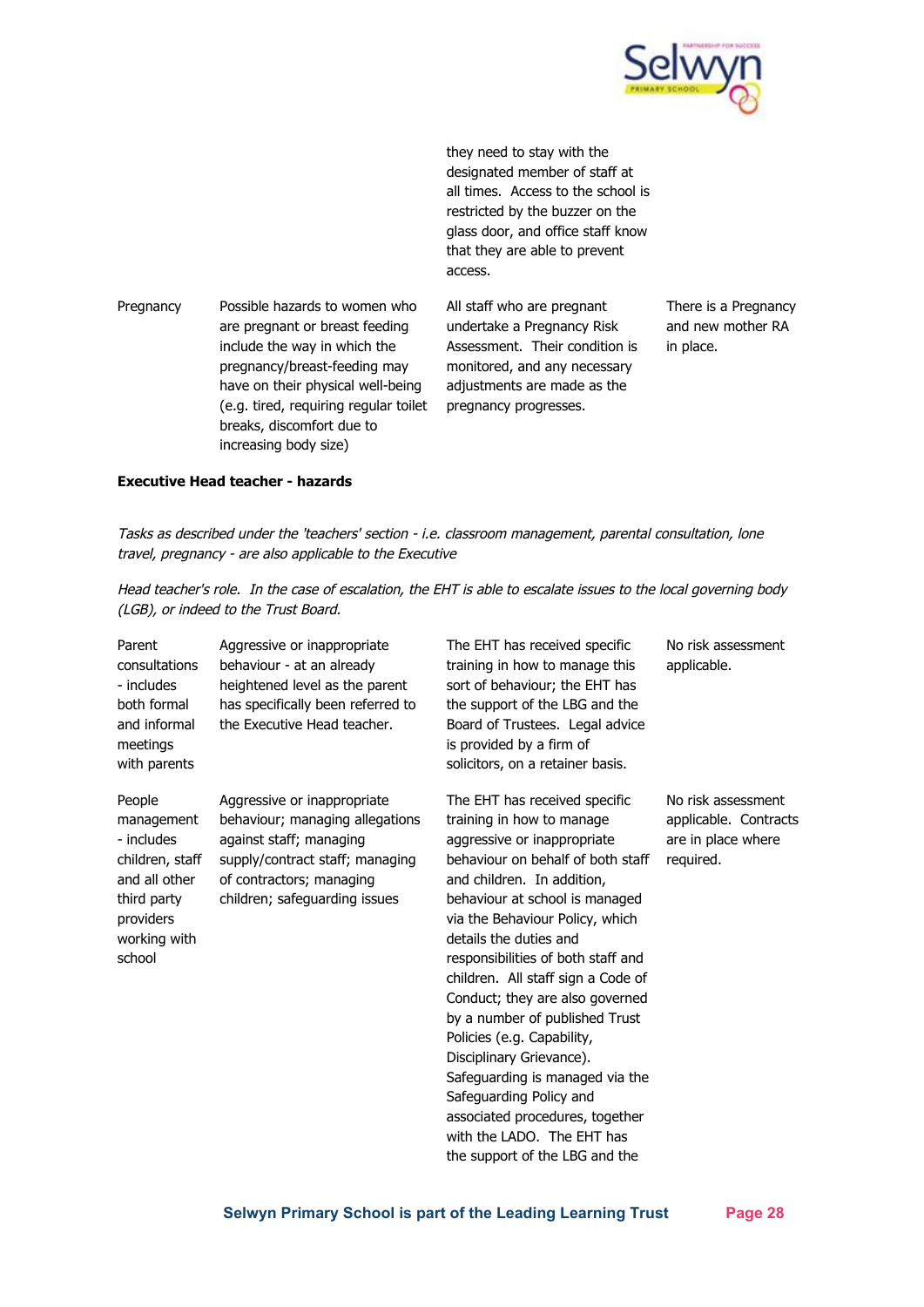

Board of Trustees. Legal advice is provided by a firm of solicitors, on a retainer basis.

#### **First Aiders - hazards**

Administering medication and first aid

Safeguarding; exposure to bodily fluids; prick injuries; administering medication incorrectly; child becomes unwell All staff administering first aid at school are trained to do so; records are retained electronically on SIMS, and training is regularly updated. All first aid and medication is administered in the first aid room, using appropriate protective equipment as and when required. First aiders are also trained in the use of epi-pens. Parents who require that their children take medication at school are asked to sign the appropriate permission form, which is retained on file. Medication is refrigerated if required; stocks are monitored and parents are advised when additional medication is required. First aiders are aware of signs that may indicate that a child is becoming more unwell, and are able to ensure that parents are contacted and additional assistance is sourced.

Both the Administration of Medicine and First Aid are covered by a standard operating procedure, and are covered by a RA. There is a separate RA for first aiders in place.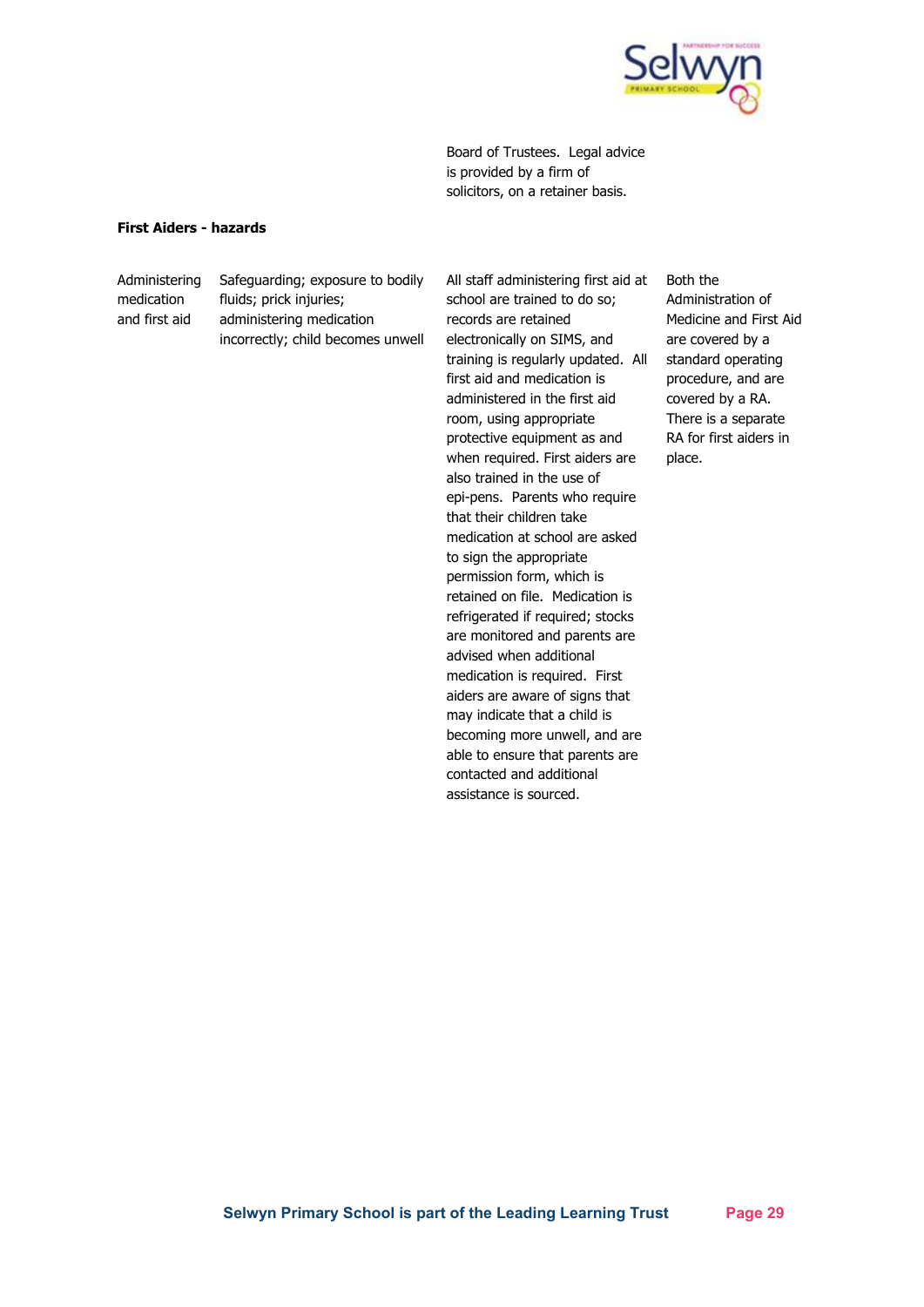

# <span id="page-29-0"></span>**Appendix 3 - Extracts from the DfE's Essential School Maintenance document**

#### <span id="page-29-1"></span>**Executive summary**

All schools need to have effective arrangements in place to manage the condition of their premises. Those responsible for maintaining school buildings should:

- Maintain school buildings so that they are safe, warm and weather tight and provide a suitable learning environment
- Deal with emergencies promptly and effectively
- Plan how they manage their premises and other assets
- Manage and procure maintenance works efficiently

#### <span id="page-29-2"></span>**Maintaining school buildings**

Schools should:

- Understand their responsibilities for health and safety as an employer
- Draw up and follow a plan for identifying and carrying out maintenance to keep buildings and equipment in good working order
- Ensure that arrangements are in place for inspection and testing of plant and equipment to be undertaken at the appropriate time
- Identify where professional advice and/or contractor qualification checks are required
- Carry out any additional actions required where the premises are shared, or occupied on a leasehold basis
- Provide contractors with relevant information, e.g. the asbestos register, to enable work to be undertaken safely

#### <span id="page-29-3"></span>**Dealing with emergencies**

Where unforeseen circumstances arise that result in severe damage or disruption to school premises, schools should:

- Take immediate action to ensure the safety and security of pupils, staff and visitors
- Maintained and voluntary aided schools should immediately inform their local authority and/or diocesan body. Academy trusts should inform the Education Funding Agency where there are concerns for the health and safety of students, staff or visitors or the school, or part of it needs to close, preventing education
- Where necessary, make alternative arrangements for education to continue as soon as possible following the incident, and invoke emergency and business recovery plans
- Seek professional advice on immediate and longer term action required to repair the affected area where appropriate
- Consider the legislative and procedural requirements if specific hazards are involved e.g. asbestos, Legionella